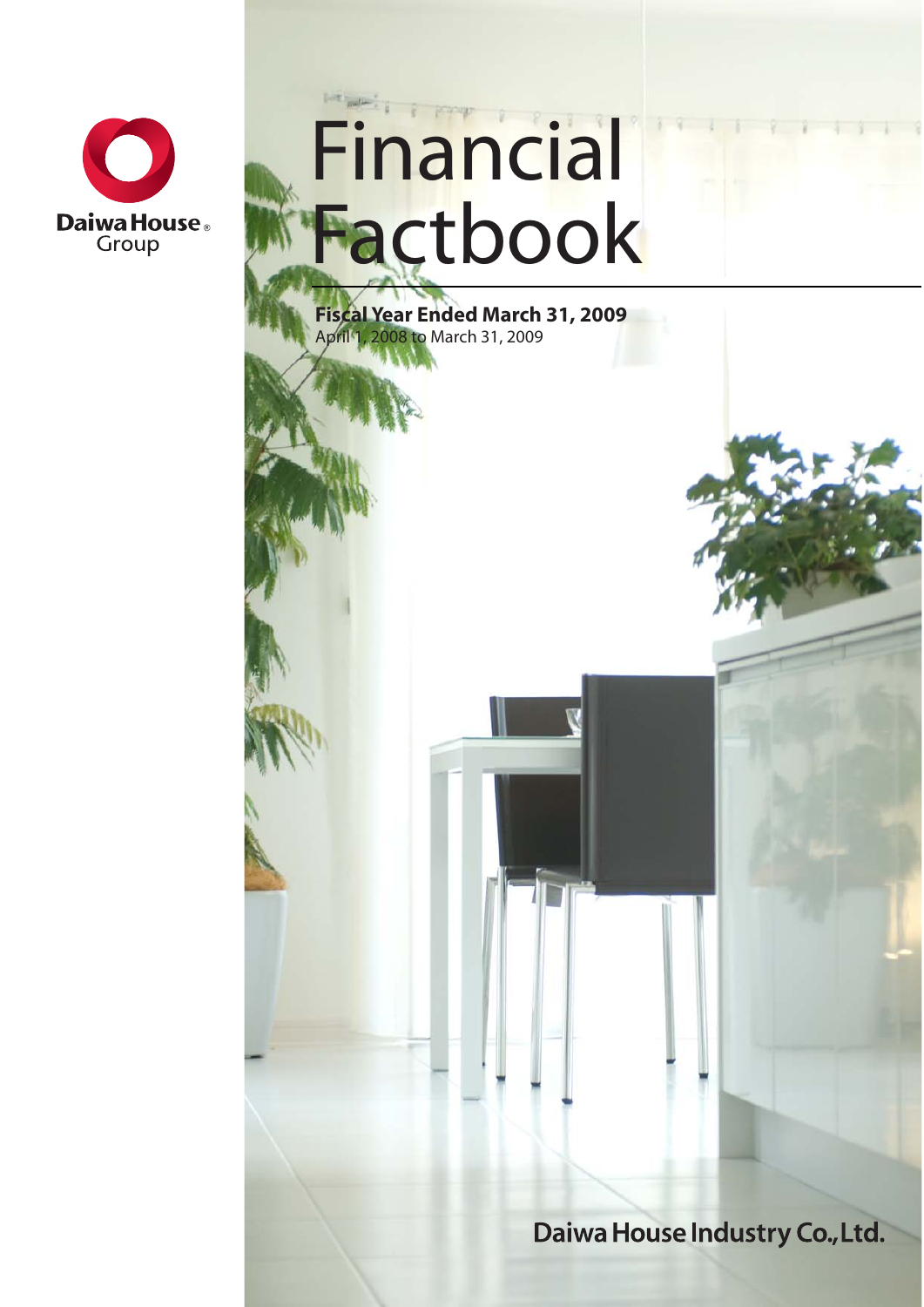# **Contents**

# 目 次

| Housing Starts Sales of Houses |  |
|--------------------------------|--|
| 住宅着工戸数/住宅販売戸数                  |  |
|                                |  |

| Consolidated 連結                    |         | Non-Consolidated 個別             |
|------------------------------------|---------|---------------------------------|
| <b>Financial Statements</b>        |         | <b>Financial Statements</b>     |
| 財務諸表                               |         | 財務諸表                            |
| <b>Consolidated Balance Sheets</b> | $2 - 4$ | Non-Consolidated Balance Sheets |
| 連結貸借対照表                            |         | 貸借対照表                           |

#### **Analysis of Financial Position**

#### 財 政 状 態

| Equity Ratio $\angle$ Other Ratios | <b>Analysis</b> |
|------------------------------------|-----------------|
| 自己資本比率/その他の比率                      | 績<br>苿          |
| Return on Equity ∕Per Share Data   | Sales by        |
| 自己資本当期純利益率/一株当たり指標                 | 事業別             |

| <b>Consolidated Statements of Income</b><br>連結損益計算書 | 6 | 事業別受注高/売」                   |
|-----------------------------------------------------|---|-----------------------------|
| <b>Sales by Segment</b>                             |   | <b>Reference Material</b>   |
| セグメント別売上高                                           |   | 参考資料                        |
| <b>Operating Income (Loss) by Segment</b>           |   | <b>Residential Business</b> |
| セグメント別営業利益(損失)                                      |   | 住宅事業                        |

#### **Other Data**

|--|--|--|

| Capital Investments <i>Depreciation</i> | Completed $\angle$ to be Completed |
|-----------------------------------------|------------------------------------|
| 設備投資額/減価償却費                             | マンションの主な完成物件/完成予定物件                |

#### **Reference Materials**

#### 参 考 資 料

| Performance Indicators of Major Companies     |    |      |
|-----------------------------------------------|----|------|
| in the Daiwa House Group                      | 9  | * Re |
| 大和ハウスグループ主要各社の経営指標                            |    | Co   |
| <b>Residential Business</b>                   |    | lic  |
| 住宅事業                                          | 10 | of   |
| <b>Commercial Construction Business</b>       |    | re   |
| 商業建築事業                                        |    | th   |
| <b>Resort Hotels and Sports Life Business</b> |    | C    |
| リゾート・スポーツ施設事業                                 |    |      |
| Other Businesses - City-Center Hotels         | 11 | X    |
| その他事業ー都市型ホテル部門                                |    | 迫    |
| <b>Home Center Business</b>                   |    | J    |
| ホームセンター事業                                     |    | 甫    |
| <b>Overseas Businesses</b>                    | 12 | 3    |
| 海外事業                                          |    |      |

| Non-Consolidated 個別                   |           |
|---------------------------------------|-----------|
| <b>Financial Statements</b>           |           |
| 財務諸表                                  |           |
| Non-Consolidated Balance Sheets       | $13 - 15$ |
| 貸借対照表                                 |           |
| Non-Consolidated Statements of Income | 16        |
| 損益計算書                                 |           |

#### **Analysis of Operations**

# **Sales by Segment** 事業別売上高 Gross Profit Ratio by Segment Analysis of Operations <br>
コンファイル おくちゃく あつかん 事業別売上総利益率 **業 績 the set of the set of the Secure Corders Received by Segment / Sales by Segment**

17

18

## **Reference Materials**

事業別受注高/売上高の状況

| セグメント別売上高                                 |   | 参考資料                                      |           |
|-------------------------------------------|---|-------------------------------------------|-----------|
| <b>Operating Income (Loss) by Segment</b> |   | <b>Residential Business</b>               | 19        |
| セグメント別営業利益(損失)                            |   | 住宅事業                                      |           |
|                                           |   | <b>Condominiums Business</b>              | <b>20</b> |
| <b>Other Data</b>                         |   | マンション事業                                   |           |
| その他                                       |   | <b>Main Condominium Projects</b>          |           |
| Capital Investments / Depreciation        | 8 | Completed $\angle$ to be Completed        | 21        |
| 設備投資額/減価償却費                               |   | マンションの主な完成物件/完成予定物件                       |           |
|                                           |   | Main Projects Completed ∕ to be Completed | $22 - 23$ |
| <b>Reference Materials</b>                |   | 大型プロジェクトの主な完成物件/完成予定物件                    |           |
|                                           |   |                                           |           |

# Consolidated and non-consolidated business forecasts are based on assumptions in light of the information available as of the date ( May 13, 2009 ) of announcement \* Remarks on appropriate use of forecasted results of operation and other special matters

conditions, competitor situations and fluctuations in land prices. of this material and the factors of uncertainty that may possibly impact the future results of operation. The Company's actual results may differ significantly from those presented herein as a consequence of numerousfactors such as economic

#### ※ 業績予想の適切な利用に関する説明、その他特記事項

入手可能な情報及び将来の業績に影響を与える不確実な要因に係る仮定を 前提としています。今後実際の業績は、経済の状況、競合の状況や地価の 変動の他、様々な要因によって大きく異なる結果となる可能性があります。 連結及び個別の業績予想は、本資料の発表日現在(2009年5月13日)において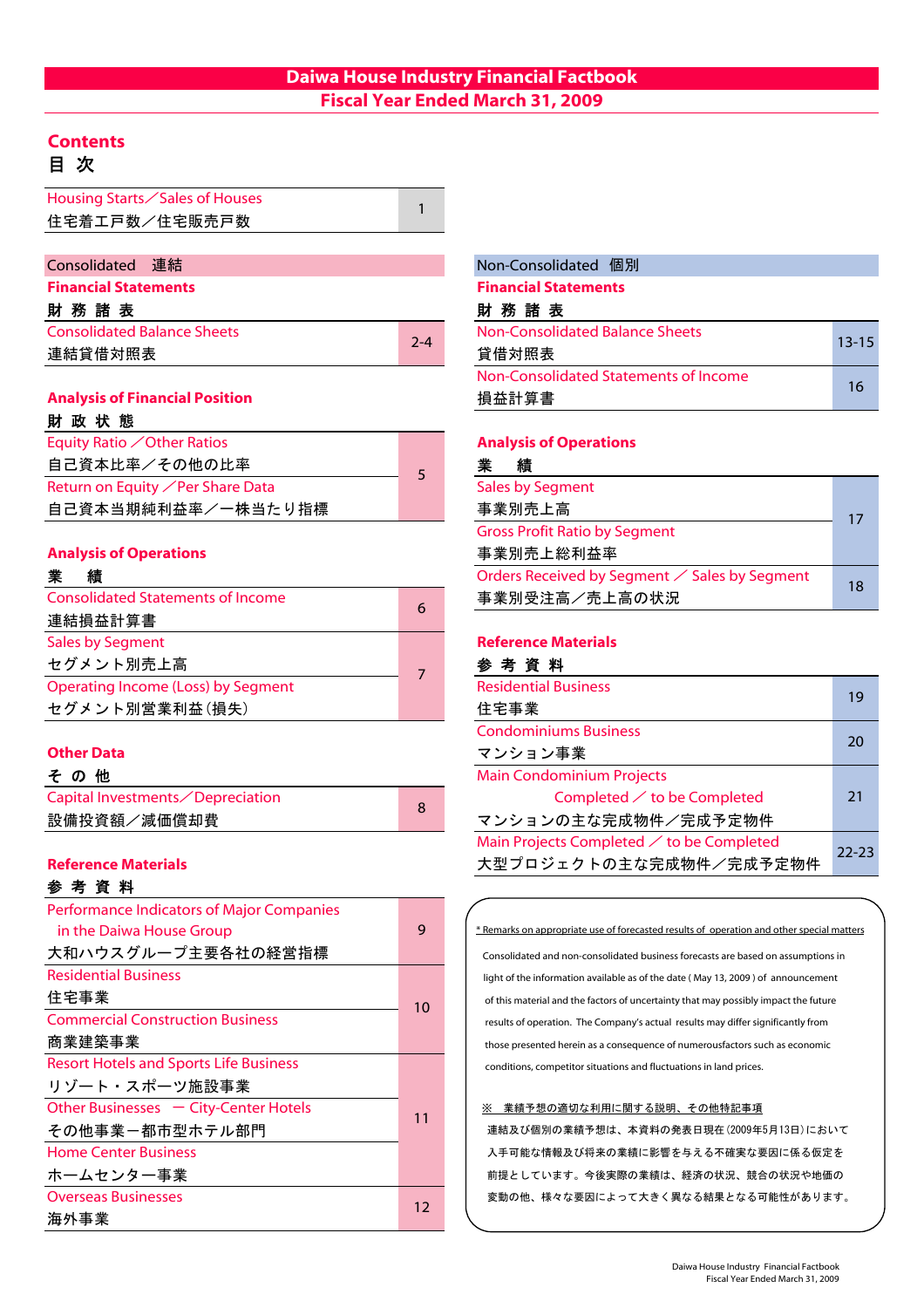

# **Housing Starts / Sales of Houses**<br>Daiwa House。 住宅着工戸数/住宅販売戸数 住宅着工戸数/住宅販売戸数

| <b>Housing Starts</b><br>住宅着工戸数                |                |        |                |        |              | (Thousands of units / 千戸) |
|------------------------------------------------|----------------|--------|----------------|--------|--------------|---------------------------|
|                                                | '04/03         | '05/03 | '06/03         | '07/03 | '08/03       | '09/03                    |
| <b>Housing starts</b><br>住宅着工戸数                | 1,174          | 1,193  | 1,249          | 1,285  | 1,036        | 1,039                     |
| Private-owned housing<br>持家                    | 373            | 367    | 353            | 356    | 312          | 311                       |
| <b>Subdivisions</b><br>分譲(一戸建)                 | 129            | 139    | 138            | 138    | 121          | 107                       |
| Condominiums for sale<br>分譲(マンション)             | 202            | 207    | 231            | 242    | 160          | 165                       |
| <b>Rental houses</b><br>貸家【集合住宅】               | 459            | 467    | 518            | 538    | 431          | 445                       |
|                                                |                |        |                |        |              |                           |
| Prefabricated housing starts<br>プレハブ着工戸数       | 159            | 160    | 157            | 160    | 147          | 148                       |
| Prefabricated housing share (%)<br>プレハブシェア (%) | 13.5           | 13.4   | 12.5           | 12.4   | 14.2         | 14.3                      |
| <b>Private-owned houses</b><br>持家              | 65             | 66     | 64             | 64     | 57           | 55                        |
| Prefabricated housing share (%)<br>プレハブシェア (%) | 17.5           | 18.0   | 18.0           | 17.9   | 18.2         | 17.8                      |
| <b>Subdivisions</b><br>分讓 (一戸建)                | $\overline{7}$ | 8      | $\overline{7}$ | 8      | $\mathbf{q}$ | 6                         |
| Prefabricated housing share (%)<br>プレハブシェア (%) | 2.0            | 2.2    | 2.0            | 2.1    | 3.1          | 2.3                       |
| <b>Rental houses</b><br>貸家【集合住宅】               | 86             | 86     | 85             | 87     | 81           | 86                        |
| Prefabricated housing share (%)<br>プレハブシェア (%) | 18.8           | 18.4   | 16.4           | 16.2   | 18.7         | 19.3                      |

Source: Statistics for housing (including prefabricated) starts are from Housing Starts Survey by Ministry of Land, Infrastructure and Transport. (注)住宅着工戸数及びプレハブ着工戸数は、「住宅着工統計」(国土交通省)より

#### Sales of Houses

|  | 住宅販売戸数 |  |
|--|--------|--|
|--|--------|--|

| 住宅販売戸数                                  |        |        |        |        |        |        | (Units / 戸)          |
|-----------------------------------------|--------|--------|--------|--------|--------|--------|----------------------|
|                                         | '04/03 | '05/03 | '06/03 | '07/03 | '08/03 | '09/03 | Forecast<br>'10/03予想 |
| Sales of houses<br>住宅販売戸数               | 42,392 | 42,855 | 43,632 | 44,983 | 44,029 | 43,239 | 39,600               |
| Single-family houses, contracting<br>戸建 | 10,378 | 10,410 | 9,641  | 9,309  | 9,070  | 8,586  | 7,500                |
| <b>Subdivisions</b><br>分譲               | 1,765  | 2,060  | 1,944  | 1,955  | 1,685  | 1,729  | 1,550                |
| Condominiums for sale<br>マンション          | 3,838  | 3,727  | 4,391  | 4,981  | 4,253  | 3,511  | 2,850                |
| <b>Rental houses</b><br>集合              | 26,411 | 26,658 | 27,656 | 28,738 | 29,021 | 29,413 | 27,700               |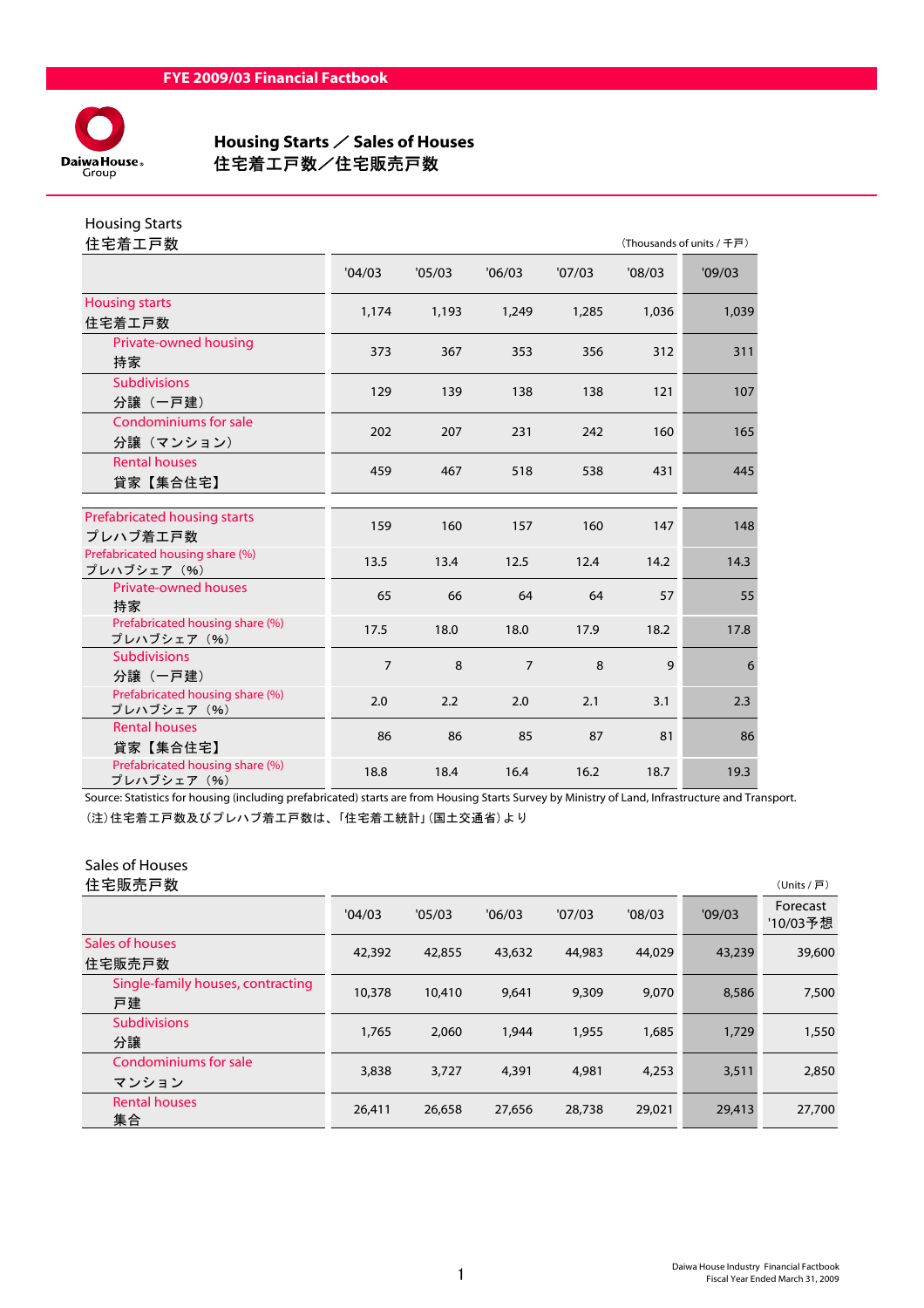

| <b>Consolidated Balance Sheets</b> |
|------------------------------------|
|                                    |

| 連結貸借対照表                             |           |           |           |           |           | (¥Million / 百万円) |
|-------------------------------------|-----------|-----------|-----------|-----------|-----------|------------------|
|                                     | '04/03    | '05/03    | '06/03    | '07/03    | '08/03    | '09/03           |
| <b>Assets</b>                       |           |           |           |           |           |                  |
| 資産の部                                |           |           |           |           |           |                  |
| <b>Current assets</b>               |           |           |           |           |           |                  |
| 流動資産                                |           |           |           |           |           |                  |
| Cash and cash equivalents           | 141,605   | 150,739   | 124,021   | 102,369   | 100,354   | 105,840          |
| 現金預金                                |           |           |           |           |           |                  |
| Trade notes and accounts receivable | 52,729    | 70,304    | 60,631    | 60,238    | 63,337    | 51,445           |
| 受取手形·売掛金                            |           |           |           |           |           |                  |
| <b>Marketable securities</b>        | 64        | 24        |           |           | 20        |                  |
| 有価証券                                |           |           |           |           |           |                  |
| <b>Inventories</b>                  | 267,919   | 324,238   | 368,334   | 432,328   | 495,612   | 396,443          |
| たな卸資産                               |           |           |           |           |           |                  |
| Construction projects in progress   | 31,592    | 35,248    | 49,560    | 59,259    | 72,602    | 57,444           |
| 未成工事支出金                             |           |           |           |           |           |                  |
| Land for sale                       | 169,841   | 219,944   | 247,569   | 284,610   | 308,055   | 237,621          |
| 販売用土地                               |           |           |           |           |           |                  |
| <b>Buildings for sale</b>           | 49,372    | 45,574    | 48,464    | 63,375    | 87,686    | 76,574           |
| 販売用建物                               |           |           |           |           |           |                  |
| Other                               | 35,742    | 69,096    | 69,192    | 72,672    | 103,450   | 108,800          |
| その他の流動資産                            |           |           |           |           |           |                  |
| Allowance for doubtful receivables  | $-1,771$  | $-1,861$  | $-2,161$  | $-1,274$  | -897      | $-1,342$         |
| 貸倒引当金                               |           |           |           |           |           |                  |
| <b>Total current assets</b>         | 496,290   | 612,542   | 620,019   | 666,334   | 761,877   | 661,187          |
| 流動資産合計                              |           |           |           |           |           |                  |
| <b>Fixed assets</b>                 |           |           |           |           |           |                  |
| 固定資産                                |           |           |           |           |           |                  |
| Property, plant and equipment       | 344,268   | 441,387   | 505,471   | 602,260   | 642,816   | 728,953          |
| 有形固定資産                              |           |           |           |           |           |                  |
| <b>Buildings and structures</b>     | 117,912   | 154,714   | 180,550   | 204,361   | 237,455   | 315,673          |
| 建物及び構築物                             |           |           |           |           |           |                  |
| Land                                | 210,677   | 243,698   | 286,699   | 344,107   | 341,407   | 356,002          |
| 土地                                  |           |           |           |           |           |                  |
| Other                               | 15,676    | 42,973    | 38,220    | 53,790    | 63,952    | 57,277           |
| その他                                 |           |           |           |           |           |                  |
| Intangible fixed assets             | 7,463     | 8,880     | 11,791    | 17,116    | 12,410    | 13,176           |
| 無形固定資産                              |           |           |           |           |           |                  |
| Investments and other assets        | 239,635   | 295,995   | 337,915   | 344,311   | 373,948   | 407,255          |
| 投資その他の資産                            |           |           |           |           |           |                  |
| <b>Total fixed assets</b>           | 591,367   | 746,264   | 855,178   | 963,688   | 1,029,175 | 1,149,385        |
| 固定資産合計                              |           |           |           |           |           |                  |
| <b>Total assets</b>                 | 1,087,658 | 1,358,806 | 1,475,197 | 1,630,022 | 1,791,052 | 1,810,573        |
| 資産合計                                |           |           |           |           |           |                  |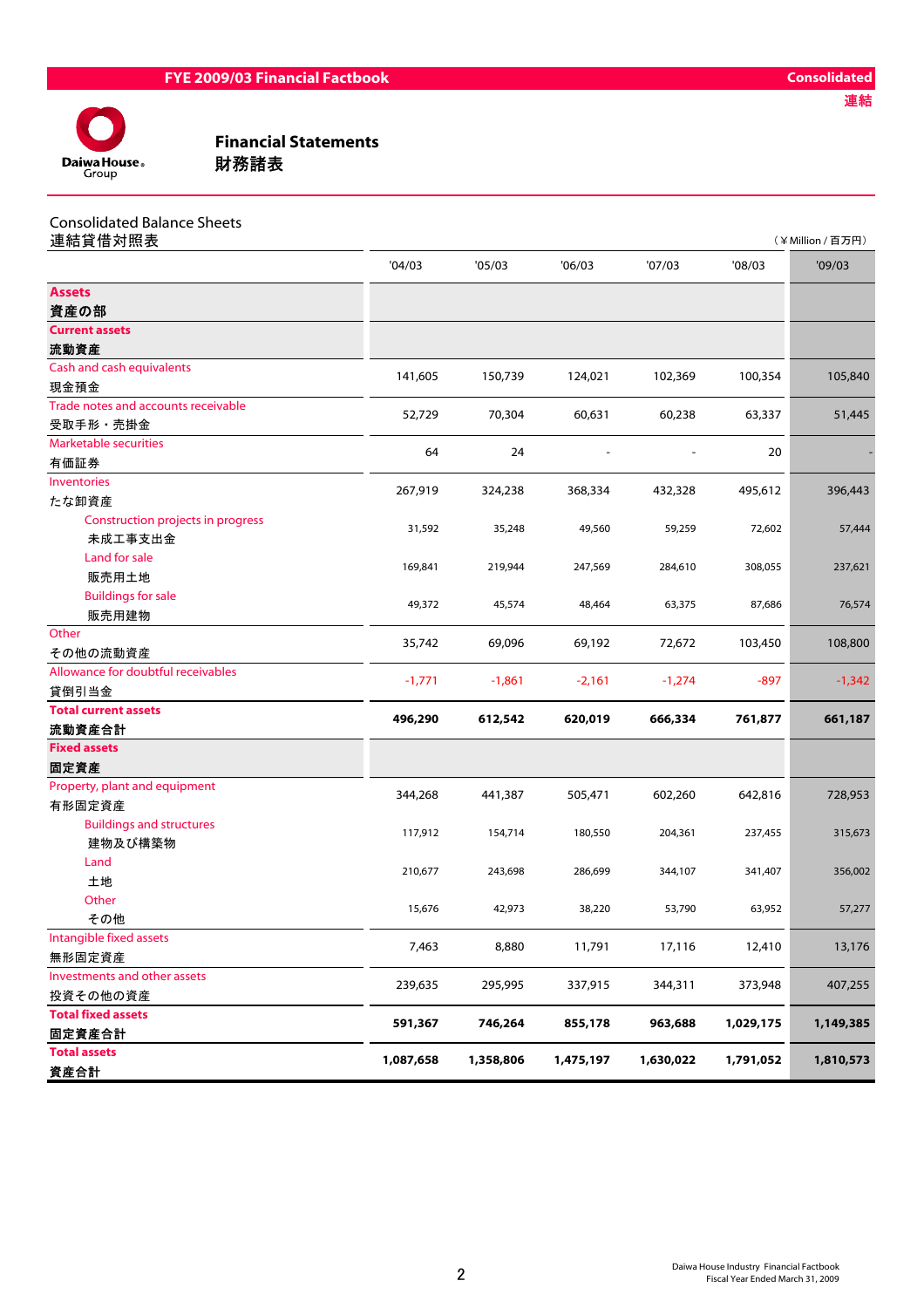

**CONTENTS (STATE SETA)**<br> **Financial Statements**<br> **財務諸表** 

| <b>Consolidated Balance Sheets</b><br>連結貸借対照表 |         |         |         |         |           | (¥Million / 百万円) |
|-----------------------------------------------|---------|---------|---------|---------|-----------|------------------|
|                                               | '04/03  | '05/03  | 06/03   | '07/03  | '08/03    | '09/03           |
| <b>Liabilities</b>                            |         |         |         |         |           |                  |
| 負債の部                                          |         |         |         |         |           |                  |
| <b>Current liabilities</b>                    |         |         |         |         |           |                  |
| 流動負債                                          |         |         |         |         |           |                  |
| Trade notes and accounts payable              | 122,440 | 156,973 | 169,853 | 253,255 | 189,860   | 129,843          |
| 支払手形·買掛金                                      |         |         |         |         |           |                  |
| Short-term bank loans                         | 550     | 13,175  | 6,183   | 6,933   | 11,918    | 16,407           |
| 短期借入金                                         |         |         |         |         |           |                  |
| Current portion of long-term debt             | 51      | 1,367   | 2,927   | 1,070   | 1,595     | 5,610            |
| 一年以内返済予定の長期借入金                                |         |         |         |         |           |                  |
| Commercial paper                              |         |         |         |         | 20,000    |                  |
| コマーシャル・ペーパー                                   |         |         |         |         |           |                  |
| Income taxes payable                          | 14,218  | 15,699  | 16,211  | 15,832  | 23,163    | 6,962            |
| 未払法人税·事業税                                     |         |         |         |         |           |                  |
| Deposits received from customers              | 39,719  | 48,005  | 65,423  | 62,870  | 58,628    | 61,054           |
| 未成工事受入金                                       |         |         |         |         |           |                  |
| Other                                         | 102,474 | 150,035 | 166,769 | 149,626 | 179,158   | 152,757          |
| その他の流動負債                                      |         |         |         |         |           |                  |
| <b>Total current liabilities</b>              | 279,453 | 385,256 | 427,368 | 489,588 | 484,323   | 372,636          |
| 流動負債合計                                        |         |         |         |         |           |                  |
| <b>Long-term liabilities</b>                  |         |         |         |         |           |                  |
| 固定負債                                          |         |         |         |         |           |                  |
| Long-term debt                                | 911     | 6,555   | 13,527  | 50,570  | 193,376   | 319,956          |
| 長期借入金                                         |         |         |         |         |           |                  |
| Other                                         | 294,851 | 371,087 | 383,109 | 428,718 | 463,911   | 510,553          |
| その他の固定負債                                      |         |         |         |         |           |                  |
| <b>Total long-term liabilities</b>            | 295,762 | 377,642 | 396,637 | 479,288 | 657,287   | 830,509          |
| 固定負債合計                                        |         |         |         |         |           |                  |
| <b>Total liabilities</b>                      | 575,215 | 762,898 | 824,006 | 968,876 | 1,141,611 | 1,203,145        |
| 負債合計                                          |         |         |         |         |           |                  |
| <b>Interest-bearing liabilities</b>           |         |         |         |         |           |                  |
| 有利子負債                                         | 1,512   | 21,097  | 22,638  | 58,573  | 228,390   | 344,534          |
| <b>Debt / Equity Ratio (%)</b>                | 0.3     | 4.0     | 3.9     | 8.9     | 36.1      | 56.8             |
| D/Eレシオ (%)                                    |         |         |         |         |           |                  |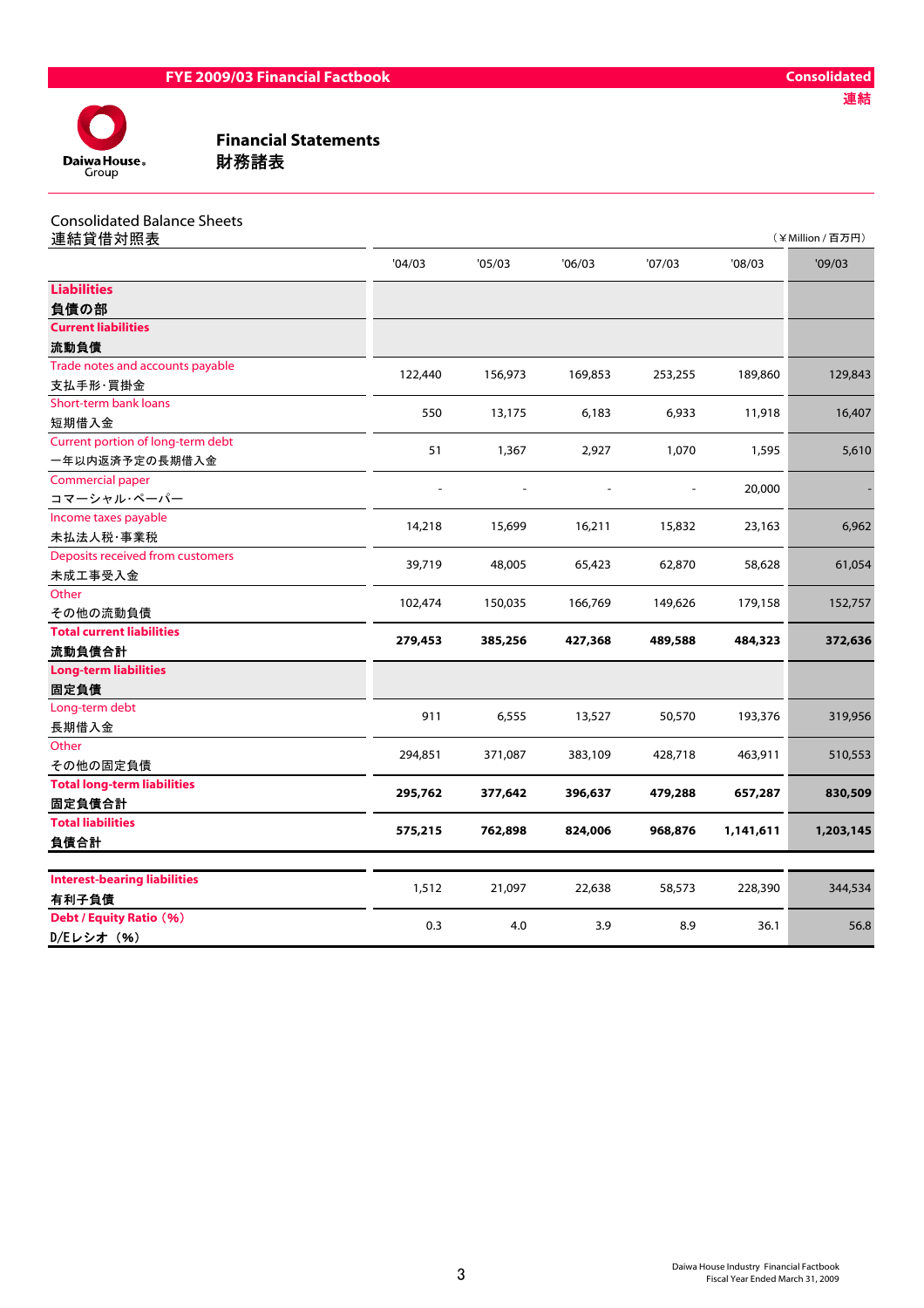

| <b>Consolidated Balance Sheets</b> |  |
|------------------------------------|--|
| 造灶伐供分肥主                            |  |

| 連結貸借対照表                                                        |                          |           |                          |                |                          | (¥Million / 百万円) |
|----------------------------------------------------------------|--------------------------|-----------|--------------------------|----------------|--------------------------|------------------|
|                                                                | '04/03                   | '05/03    | 06/03                    | '07/03         | '08/03                   | '09/03           |
| <b>Minority Interests</b><br>少数株主持分                            | 19,393                   | 71,798    | 74,656                   | ٠              | $\overline{\phantom{a}}$ |                  |
| <b>Shareholders' equity</b>                                    |                          |           |                          |                |                          |                  |
| 資本の部<br><b>Common stock</b>                                    |                          |           |                          |                |                          |                  |
| 資本金                                                            | 110,120                  | 110,120   | 110,120                  |                |                          |                  |
| <b>Capital surplus</b>                                         |                          |           |                          |                |                          |                  |
| 資本剰余金                                                          | 147,756                  | 147,759   | 148,019                  |                | $\overline{\phantom{a}}$ |                  |
| <b>Retained earnings</b>                                       |                          |           |                          |                |                          |                  |
| 利益剰余金                                                          | 313,214                  | 325,893   | 355,494                  |                | $\overline{\phantom{a}}$ |                  |
| <b>Treasury stock</b>                                          |                          |           |                          |                |                          |                  |
| 自己株式                                                           | $-3,883$                 | $-4,168$  | $-3,571$                 |                |                          |                  |
| Land revaluation difference                                    |                          |           |                          |                |                          |                  |
| 土地再評価差額金                                                       | $-86,199$                | $-69,229$ | $-63,392$                | $\blacksquare$ | $\overline{\phantom{a}}$ |                  |
| Net unrealized gain on available-for-sale securities           |                          |           |                          |                |                          |                  |
| その他有価証券評価差額金                                                   | 12,957                   | 14,662    | 30,746                   | $\overline{a}$ | $\overline{\phantom{a}}$ |                  |
| Foreign currency translation adjustments                       |                          |           |                          | $\blacksquare$ |                          |                  |
| 為替換算調整勘定                                                       | $-916$                   | $-927$    | $-882$                   |                | $\overline{\phantom{a}}$ |                  |
| <b>Total shareholders' equity</b>                              | 493,049                  | 524,109   | 576,534                  |                | $\blacksquare$           |                  |
| 資本合計                                                           |                          |           |                          |                |                          |                  |
| Total liabilities, minority interests and shareholders' equity | 1,087,658                | 1,358,806 | 1,475,197                | ٠              |                          |                  |
| 負債、少数株主持分及び資本合計                                                |                          |           |                          |                |                          |                  |
| <b>Equity</b>                                                  |                          |           |                          |                |                          |                  |
| 純資産の部                                                          |                          |           |                          |                |                          |                  |
| <b>Shareholders' equity</b>                                    |                          |           |                          |                |                          |                  |
| 株主資本                                                           |                          |           |                          |                |                          |                  |
| <b>Common stock</b>                                            |                          |           |                          |                |                          |                  |
| 資本金                                                            | L,                       |           | $\overline{\phantom{a}}$ | 110,120        | 110,120                  | 110,120          |
| <b>Capital surplus</b>                                         |                          |           |                          |                |                          |                  |
| 資本剰余金                                                          | ÷                        |           | $\overline{\phantom{a}}$ | 226,834        | 226,824                  | 226,824          |
| Retained earnings                                              |                          |           |                          |                |                          |                  |
| 利益剰余金                                                          |                          |           | $\overline{\phantom{a}}$ | 387,842        | 381,479                  | 370,240          |
| <b>Treasury stock</b>                                          |                          |           |                          |                |                          |                  |
| 自己株式                                                           |                          |           |                          | $-7,692$       | $-19,534$                | $-19,553$        |
| <b>Total shareholders' equity</b>                              |                          |           |                          |                |                          |                  |
| 株主資本合計                                                         |                          |           | ×,                       | 717,104        | 698,891                  | 687,632          |
| <b>Valuation and Translation Adjustments</b>                   |                          |           |                          |                |                          |                  |
| 評価・換算差額等                                                       |                          |           |                          |                |                          |                  |
| Net unrealized gain on available-for-sale securities           |                          |           |                          | 29,873         | 13,432                   | 2,034            |
| その他有価証券評価差額金                                                   |                          |           |                          |                |                          |                  |
| Land revaluation difference                                    |                          |           |                          | $-86,847$      | $-79,195$                | $-77,878$        |
| 土地再評価差額金                                                       |                          |           |                          |                |                          |                  |
| Foreign currency translation adjustments                       | $\overline{\phantom{0}}$ |           |                          | $-821$         | $-556$                   | $-5,105$         |
| 為替換算調整勘定                                                       |                          |           |                          |                |                          |                  |
| <b>Total valuation and translation adjustments</b>             | ÷                        |           | ٠                        | $-57,795$      | $-66,320$                | $-80,949$        |
| 評価・換算差額等合計                                                     |                          |           |                          |                |                          |                  |
| <b>Minority Interests</b>                                      |                          |           |                          | 1,837          | 16,869                   | 744              |
| 少数株主持分                                                         |                          |           |                          |                |                          |                  |
| <b>Total equity</b>                                            |                          |           | $\blacksquare$           | 661,145        | 649,440                  | 607,427          |
| 純資産合計<br><b>Total liabilities and equity</b>                   |                          |           |                          |                |                          |                  |
| <u>負債純資産合計</u>                                                 |                          |           |                          | 1,630,022      | 1,791,052                | 1,810,573        |
|                                                                |                          |           |                          |                |                          |                  |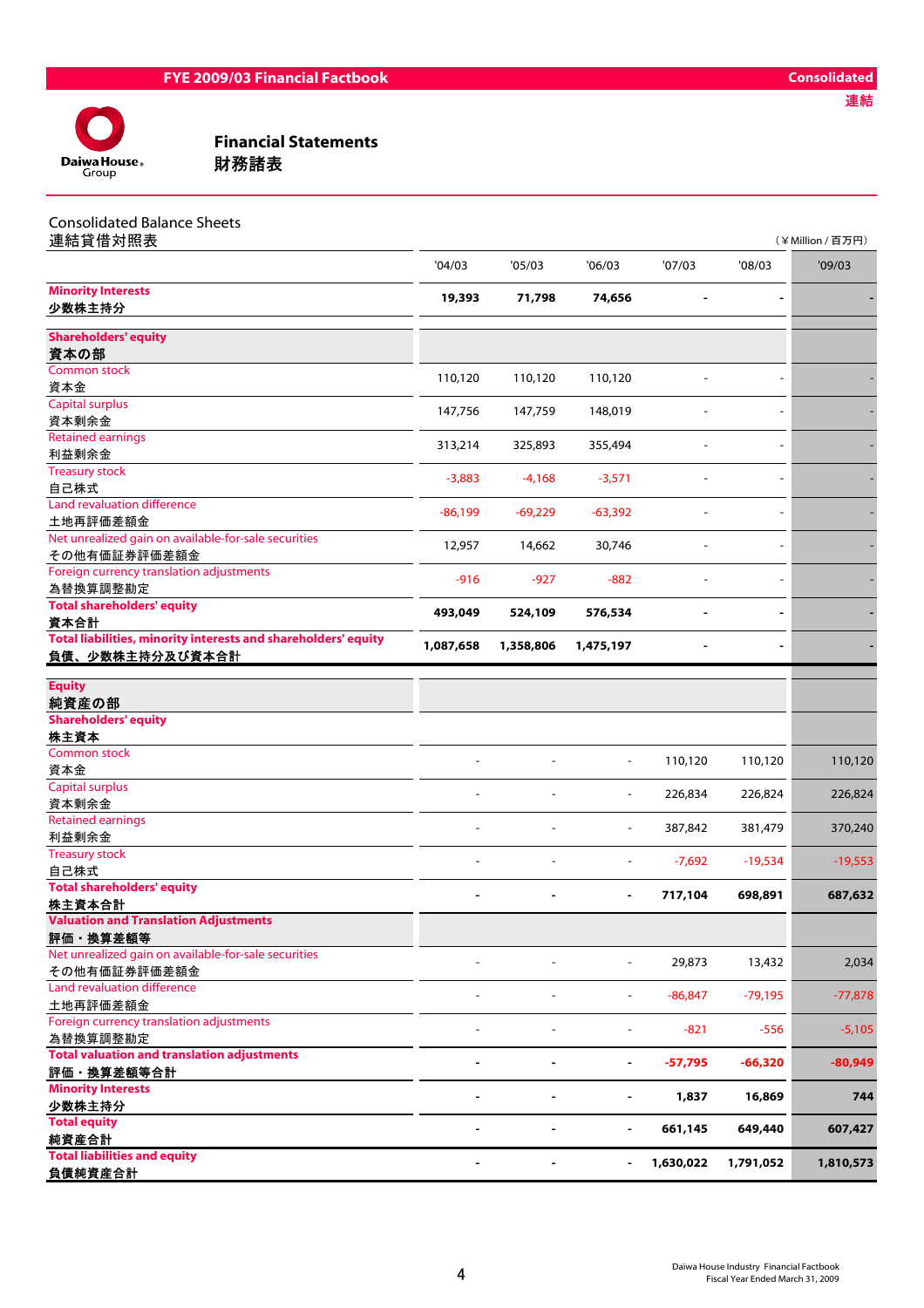

# Analysis of Financial Position







Return on Equity<br>自己資本当期純利益率 一株当たり純資産(左目盛



一株当たり純資産(左目盛) Basic Net Income per Share (right scale) 一株当たり利益(右目盛)



|                                                          |        |        |          |          |          | (96)     |
|----------------------------------------------------------|--------|--------|----------|----------|----------|----------|
|                                                          | '04/03 | '05/03 | '06/03   | '07/03   | '08/03   | '09/03   |
| <b>Equity ratio</b><br>自己資本比率                            | 45.3   | 38.6   | 39.1     | 40.4     | 35.3     | 33.5     |
| <b>Current ratio</b><br>流動比率                             | 177.6  | 159.0  | 145.1    | 136.1    | 157.3    | 177.4    |
| <b>Fixed ratio</b><br>固定比率                               | 119.9  | 142.4  | 148.3    | 145.8    | 158.5    | 189.2    |
| Return on equity<br>自己資本当期純利益率                           | 7.6    | 7.9    | 8.2      | 7.5      | 2.0      | 0.7      |
| Equity per share( $\angle$ )<br>一株当たり純資産 (円)             | 902.32 | 959.08 | 1,053.37 | 1,122.88 | 1,092.04 | 1,047.50 |
| Basic net income per share( $\angle$ )<br>一株当たり利益<br>(H) | 68.16  | 73.26  | 81.88    | 81.15    | 22.46    | 7.20     |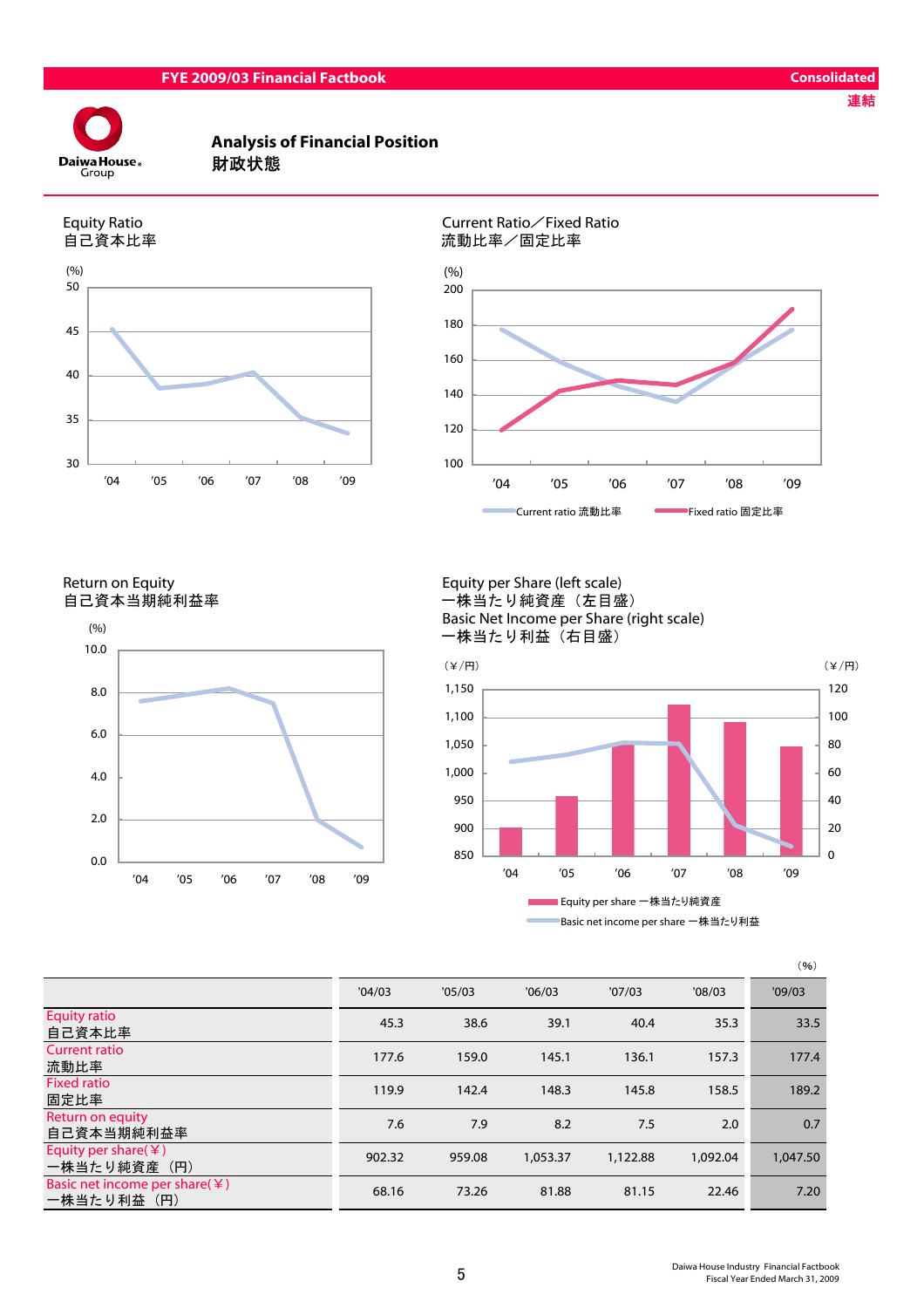

Analysis of Operations<br>業績

#### Consolidated Statements of Income

連結損益計算書

| 注州以业印 开 日                                                  |           |           |           |           |           |           | (¥Million / 百万円)     |
|------------------------------------------------------------|-----------|-----------|-----------|-----------|-----------|-----------|----------------------|
|                                                            | '04/03    | '05/03    | '06/03    | '07/03    | '08/03    | '09/03    | Forecast<br>'10/03予想 |
| Net sales<br>売上高                                           | 1,224,647 | 1,365,913 | 1,528,983 | 1,618,450 | 1,709,254 | 1,690,956 | 1,565,000            |
| Cost of sales                                              | 963,457   | 1,082,132 | 1,213,644 | 1,283,587 | 1,360,348 | 1,357,820 |                      |
| 売上原価                                                       |           |           |           |           |           |           |                      |
| Selling, general and administrative expenses<br>販売費及び一般管理費 | 201,529   | 215,932   | 235,266   | 249,183   | 259,784   | 259,555   |                      |
| <b>Operating income</b>                                    |           |           |           |           |           |           |                      |
| 営業利益                                                       | 59,660    | 67,849    | 80,072    | 85,678    | 89,120    | 73,580    | 45,000               |
| Interest income and dividends                              |           |           |           |           |           |           |                      |
| 受取利息·配当金                                                   | 650       | 1,067     | 1,590     | 2,142     | 2,602     | 2,840     |                      |
| Equity in earnings of associated companies                 | 2,383     | 1,610     | 350       | 289       | 315       | 542       |                      |
| 持分法による投資利益                                                 |           |           |           |           |           |           |                      |
| Other income<br>営業外収益計                                     | 16,902    | 11,860    | 29,063    | 10,609    | 10,176    | 12,663    |                      |
| Interest expense                                           |           |           |           |           |           |           |                      |
| 支払利息                                                       | 422       | 736       | 1,321     | 1,750     | 3,371     | 5,160     |                      |
| Other expenses                                             |           |           |           |           |           |           |                      |
| 営業外費用計                                                     | 3,972     | 5,500     | 6,062     | 6,931     | 38,006    | 46,388    |                      |
| <b>Ordinary income</b>                                     |           |           |           |           |           |           |                      |
| 経常利益                                                       | 72,590    | 74,209    | 103,073   | 89,356    | 61,290    | 39,855    | 45,000               |
| <b>Extraordinary income</b>                                | 6,633     | 2,130     | 2,422     | 1,911     | 1,708     | 1,046     |                      |
| 特別利益                                                       |           |           |           |           |           |           |                      |
| <b>Extraordinary expenses</b>                              | 11,327    | 13,231    | 23,340    | 14,818    | 38,135    | 27,181    |                      |
| 特別損失                                                       |           |           |           |           |           |           |                      |
| Income before income taxes and minority interests          | 67,896    | 63,108    | 82,155    | 76,449    | 24,862    | 13,720    |                      |
| 税金等調整前当期純利益                                                |           |           |           |           |           |           |                      |
| Income taxes                                               | 29,608    | 20,356    | 33,645    | 29,982    | 12,068    | 10,029    |                      |
| 法人税等                                                       |           |           |           |           |           |           |                      |
| Minority interests in net income(loss) of subsidiaries     | 1,031     | 2,489     | 3,325     | 73        | $-285$    | $-479$    |                      |
| 少数株主利益又は損失                                                 |           |           |           |           |           |           |                      |
| <b>Net income</b>                                          | 37,256    | 40,262    | 45,184    | 46,393    | 13,079    | 4,170     | 21,000               |
| 当期純利益                                                      |           |           |           |           |           |           |                      |
| Basic net income per share $(\nleq)$                       | 68.16     | 73.26     | 81.88     | 81.15     | 22.46     | 7.20      | 36.26                |
| 一株当たり利益(円)                                                 |           |           |           |           |           |           |                      |
| Dividend per share $(\nleq)$                               | 15.00     | 17.00     | 20.00     | 20.00     | 24.00     | 24.00     | 17.00                |
| 一株当たり配当金(円)                                                |           |           |           |           |           |           |                      |
| Dividend payout ratio (%)                                  | 22.0      | 23.2      | 24.4      | 24.6      | 106.8     | 333.4     | 46.9                 |
| 配当性向(%)                                                    |           |           |           |           |           |           |                      |
| Balance between financial income and expenses              | 227       | 331       | 269       | 392       | $-769$    | $-2,320$  |                      |
| 金融収支<br>Number of issued and outstanding shares            |           |           |           |           |           |           |                      |
| (Thousands of share)                                       | 546,426   | 546,222   | 546,915   | 587,158   | 579,256   | 579,171   |                      |
| 発行済株式数 (千株)                                                |           |           |           |           |           |           |                      |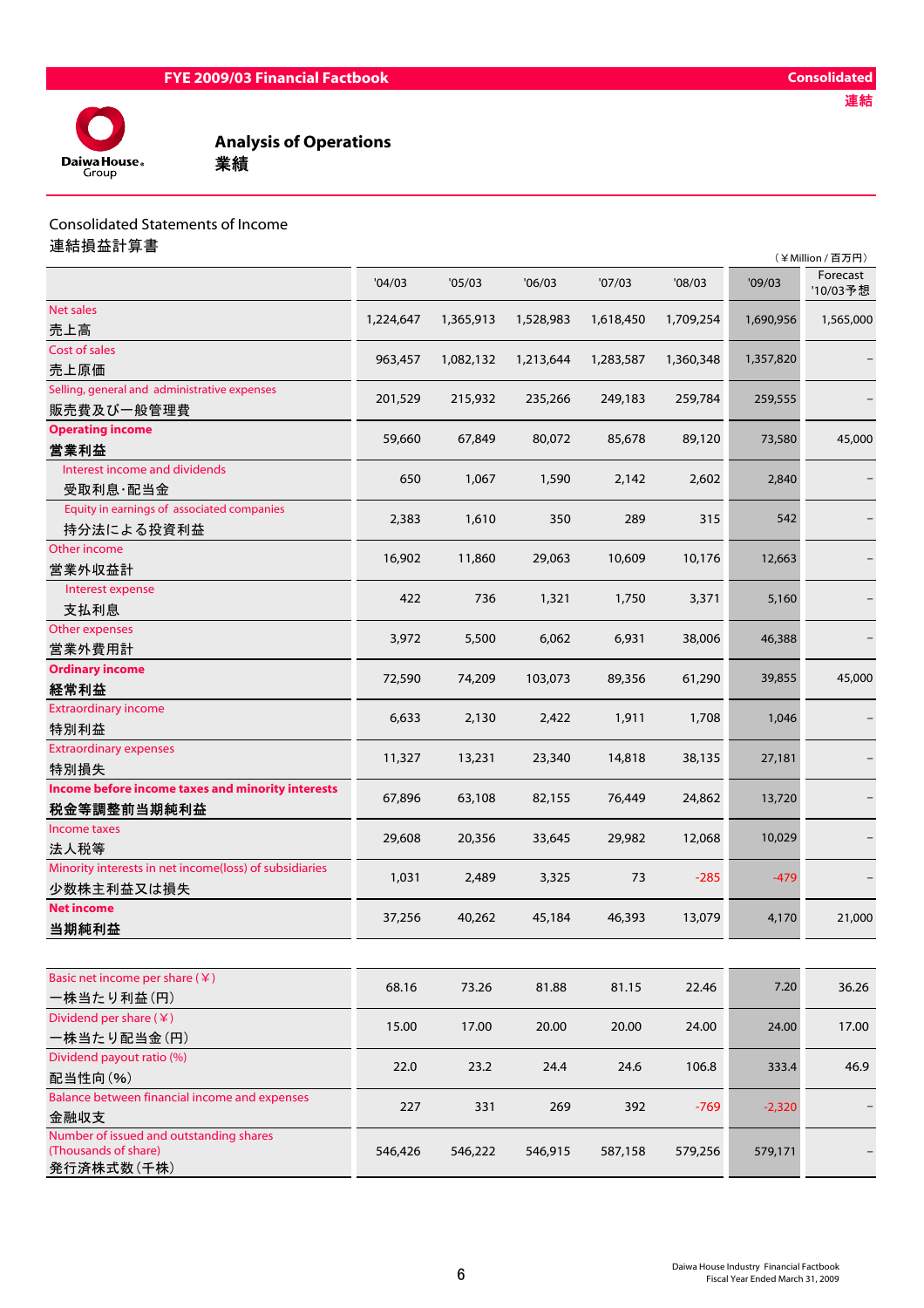

#### Analysis of Operations





# Sales by Segment セグメント別売上高 Operating Income (Loss) by Segment セグメント別営業利益(損失)





Residential Business 住宅事業 Commercial Construction Business 商業建築事業 **□ Resort Hotels and Sports Life Business リゾート・スポーツ施設事業** Home Center Business ホームセンター事業 **■Other Businesses その他事業** Eliminations/Corporate 消去又は全社

Sales by Segment

セグメント別売上高

|           |           |           |           |           |           | (¥Million / 百万円)     |
|-----------|-----------|-----------|-----------|-----------|-----------|----------------------|
| '04/03    | '05/03    | '06/03    | '07/03    | '08/03    | '09/03    | Forecast<br>'10/03予想 |
| 800,630   | 854,574   | 909,587   | 965,898   | 1,004,365 | 959,026   | 908,000              |
| 276,988   | 363,830   | 445,251   | 477,692   | 512,734   | 545,141   | 451,000              |
| 53,612    | 55,748    | 66,482    | 67,762    | 63,701    | 60,107    | 61,500               |
| 57,226    | 59,164    | 63,273    | 62,241    | 62,623    | 63,505    | 60,800               |
| 97,766    | 104,129   | 121,982   | 124,646   | 143,346   | 143,978   | 151,000              |
| (61, 576) | (71, 533) | (77, 594) | (79, 790) | (77, 517) | (80, 802) | (67, 300)            |
| 1,224,647 | 1,365,913 | 1,528,983 | 1,618,450 | 1,709,254 | 1,690,956 | 1,565,000            |
|           |           |           |           |           |           |                      |

#### Operating Income (Loss) by Segment セグメント別営業利益(損失)

|                                                                |           |          |          |           |           |           | (¥Million / 百万円)     |
|----------------------------------------------------------------|-----------|----------|----------|-----------|-----------|-----------|----------------------|
|                                                                | '04/03    | '05/03   | '06/03   | '07/03    | '08/03    | '09/03    | Forecast<br>'10/03予想 |
| <b>Residential Business</b><br>住宅事業                            | 48,792    | 50,046   | 50,965   | 53,166    | 53,738    | 28,533    | 21,500               |
| <b>Commercial Construction Business</b><br>商業建築事業              | 20,844    | 27,420   | 39,517   | 46,933    | 50,507    | 66,181    | 40,000               |
| <b>Resort Hotels and Sports Life Business</b><br>リゾート・スポーツ施設事業 | $-620$    | 1,507    | 635      | 1,013     | 40        | $-1,115$  | $\mathbf 0$          |
| <b>Home Center Business</b><br>ホームセンター事業                       | 138       | 100      | 1,106    | 1,771     | 1,807     | 1,153     | 1,200                |
| <b>Other Businesses</b><br>その他事業                               | 2,823     | 3,534    | 4,558    | 4,373     | 4,560     | 2.504     | 4,000                |
| Eliminations/Corporate<br>消去又は全社                               | (12, 316) | (14,760) | (16,711) | (21, 579) | (21, 533) | (23, 677) | (21,700)             |
| Total<br>合計                                                    | 59,660    | 67,849   | 80,072   | 85,678    | 89,120    | 73,580    | 45,000               |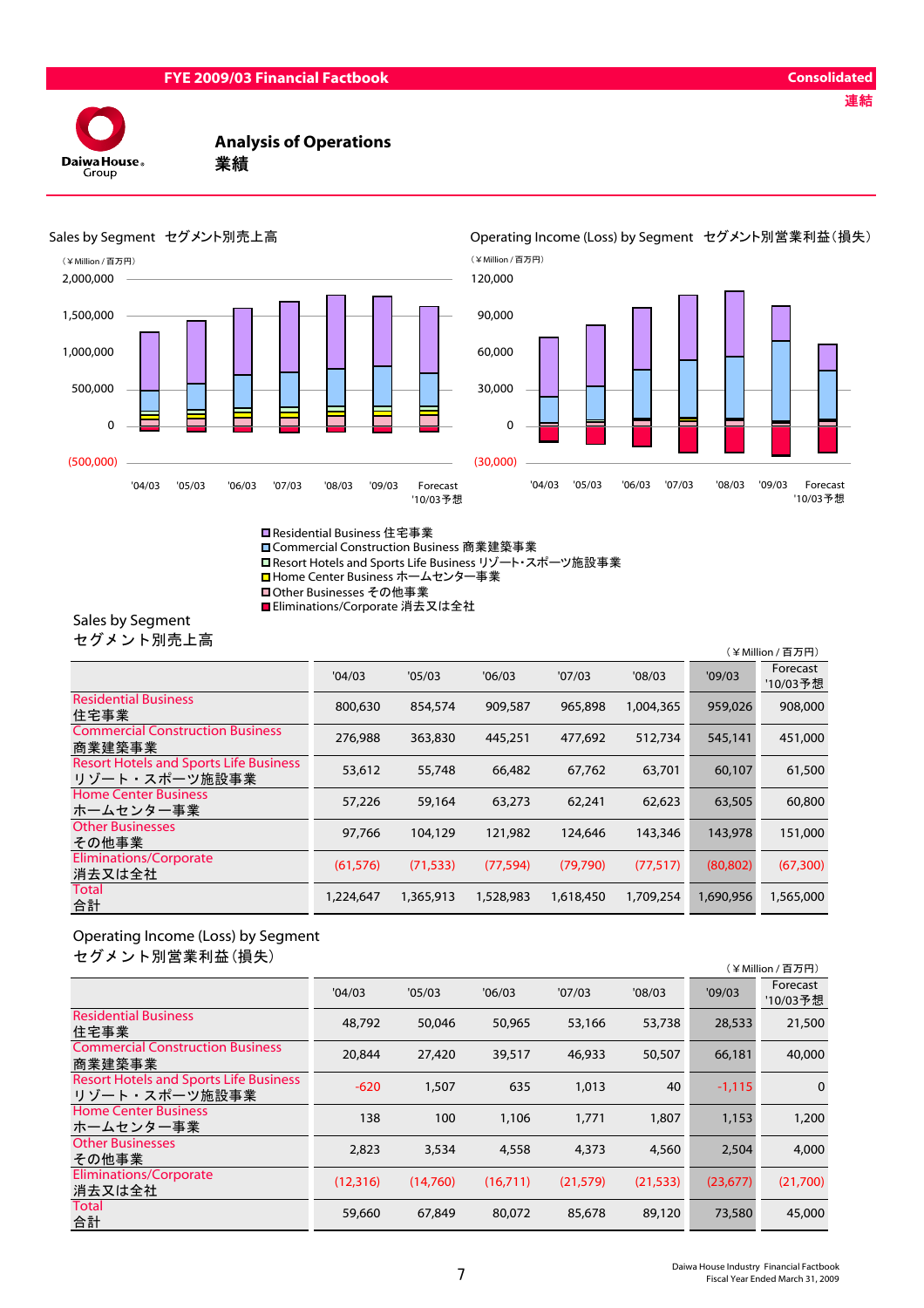#### FYE 2009/03 Financial Factbook Consolidated

連結



Other Data

#### Capital Investments/Depreciation 設備投資額/減価償却費



Capital Investments

設備投資額 (¥Million / 百万円)

|                                                                | '04/03 | '05/03 | '06/03  | '07/03  | '08/03  | '09/03  | Forecast<br>'10/03予想 |
|----------------------------------------------------------------|--------|--------|---------|---------|---------|---------|----------------------|
| <b>Capital investments</b><br>設備投資額                            | 20,107 | 56,695 | 110,143 | 136,171 | 103,856 | 160,600 | 121,000              |
| <b>Residential Business</b><br>住宅事業                            | 6,687  | 7,699  | 12,642  | 12,599  | 10,484  | 50,112  | 32,400               |
| <b>Commercial Construction Business</b><br>商業建築事業              | 4,465  | 31,908 | 77,100  | 98,812  | 71,060  | 89,259  | 60,100               |
| <b>Resort Hotels and Sports Life Business</b><br>リゾート・スポーツ施設事業 | 2,271  | 850    | 3,072   | 2,677   | 2,794   | 2,378   | 3,200                |
| <b>Home Center Business</b><br>ホームセンター事業                       | 2,097  | 725    | 611     | 3,119   | 733     | 1,074   | 100                  |
| <b>Other Businesses</b><br>その他事業                               | 4,916  | 15,842 | 17,410  | 19,907  | 18,719  | 19,424  | 27,500               |
| Eliminations/Corporate<br>消去又は全社                               | (331)  | (331)  | (694)   | (945)   | 63      | (1,648) | (2,300)              |

#### Depreciation

| 減価償却費                                                          |        |        |        |        |        |        | (¥Million / 百万円)     |
|----------------------------------------------------------------|--------|--------|--------|--------|--------|--------|----------------------|
|                                                                | '04/03 | '05/03 | '06/03 | '07/03 | '08/03 | '09/03 | Forecast<br>'10/03予想 |
| <b>Depreciation</b><br>減価償却費                                   | 15,165 | 19,242 | 26,814 | 29,536 | 35,621 | 39,318 | 43,000               |
| <b>Residential Business</b><br>住宅事業                            | 4,821  | 4,486  | 5,227  | 5,515  | 6,956  | 7,248  | 9,200                |
| <b>Commercial Construction Business</b><br>商業建築事業              | 2,770  | 4,622  | 7,897  | 8,971  | 10,923 | 13,979 | 15,200               |
| <b>Resort Hotels and Sports Life Business</b><br>リゾート・スポーツ施設事業 | 1,530  | 1,869  | 1,918  | 1,915  | 2,579  | 2,859  | 2,900                |
| <b>Home Center Business</b><br>ホームセンター事業                       | 647    | 704    | 665    | 736    | 875    | 980    | 1,200                |
| <b>Other Businesses</b><br>その他事業                               | 3,628  | 5,875  | 9,635  | 11,096 | 13,085 | 13,190 | 13,000               |
| <b>Eliminations/Corporate</b><br>消去又は全社                        | 1,766  | 1,684  | 1,470  | 1,299  | 1,200  | 1,059  | 1,500                |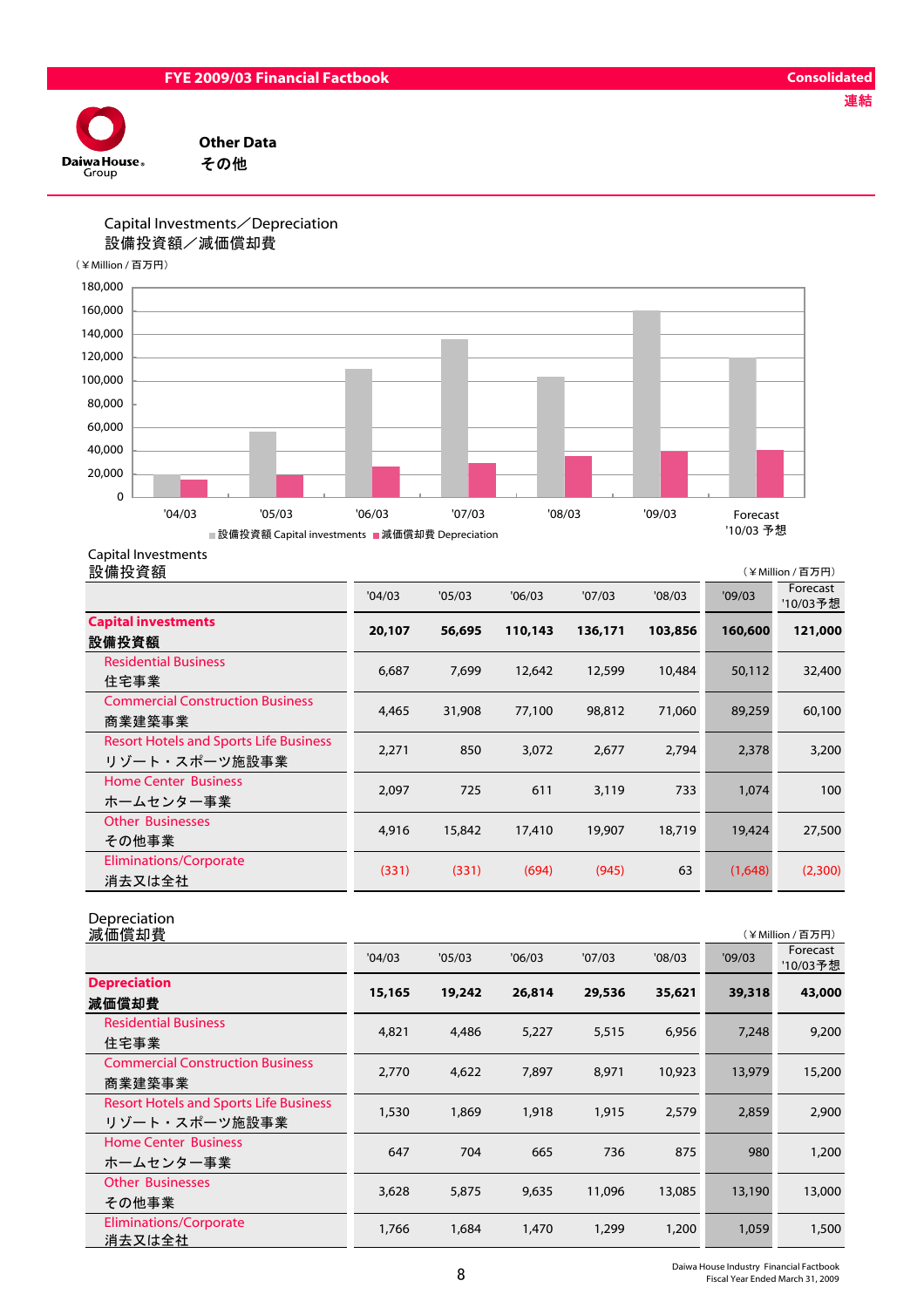

#### Performance Indicators of Major Companies in the Daiwa House Group 大和ハウスグループ主要各社の経営指標

| 大和ハウスグループ主要各社の経営指標                                   |                      |                         |                             |                            |                        |                        |               | (¥Million / 百万円)                         |
|------------------------------------------------------|----------------------|-------------------------|-----------------------------|----------------------------|------------------------|------------------------|---------------|------------------------------------------|
|                                                      |                      | <b>Net Sales</b><br>売上高 | Operating<br>income<br>営業利益 | Ordinary<br>income<br>経常利益 | Net<br>income<br>当期純利益 | Total<br>assets<br>総資産 | Equity<br>純資産 | Interest-bearing<br>liabilities<br>有利子負債 |
| Daiwa House Industry Co., Ltd.<br>(non-consolidated) | '08/03               | 1,157,660               | 63,245                      | 49,959                     | 7,446                  | 1,333,538              | 561,255       | 165,000                                  |
| 大和ハウス工業(個別)                                          | '09/03               | 1,152,431               | 47,503                      | 28,320                     | 5,578                  | 1,337,500              | 542,193       | 247,950                                  |
| Daiwa Lease Co., Ltd.                                | '08/03               | 137,038                 | 7,430                       | 4,403                      | 1,915                  | 268,738                | 103,412       | 4,500                                    |
| 大和リース                                                | '09/03               | 136,281                 | 6,412                       | 2,879                      | $-1,350$               | 306,700                | 101,259       | 37,109                                   |
| Daiwa Rakuda Industry Co., Ltd.                      | '08/03               | 43,068                  | 325                         | 405                        | 29                     | 38,941                 | 24,092        |                                          |
| ダイワラクダエ業                                             | '09/03               | 41,476                  | 232                         | 344                        | 88                     | 35,956                 | 20,252        |                                          |
| Daiwa Logistics Co., Ltd.                            | '08/03               | 34,918                  | 1,549                       | 1,522                      | 858                    | 25,007                 | 15,272        | 3,680                                    |
| 大和物流                                                 | '09/03               | 33,814                  | 1,417                       | 1,292                      | 722                    | 26,483                 | 15,670        | 5,306                                    |
| Daiwa Service Co., Ltd.                              | '08/03               | 24,902                  | 947                         | 705                        | 381                    | 10,483                 | 5,126         |                                          |
| ダイワサービス                                              | '09/03               | 24,107                  | 997                         | 877                        | 514                    | 11,246                 | 5,529         |                                          |
| Daiwa Living Co., Ltd.<br>大和リビング                     | '08/03               | 129,950                 | 4,716                       | 4,512                      | 2,974                  | 53,460                 | 15,228        |                                          |
|                                                      | '09/03               | 152,867                 | 5,729                       | 5,651                      | 3,296                  | 58,263                 | 17,631        |                                          |
| Daiwa Information Service Co., Ltd.<br>大和情報サービス      | '08/03               | 33,598                  | 2,199                       | 2,343                      | 1,181                  | 58,753                 | 6,478         |                                          |
|                                                      | '09/03               | 32,691                  | 2,534                       | 2,727                      | 669                    | 68,648                 | 6,793         | 3,448                                    |
| Daiwa Royal Co., Ltd.                                | '08/03               | 36,322                  | 3,332                       | 3,625                      | 1,955                  | 60,817                 | 6,823         | 1,400                                    |
| ダイワロイヤル                                              | '09/03               | 32,316                  | 3,020                       | 3,696                      | 1,930                  | 70,096                 | 8,167         | 6,786                                    |
| Nihon Jyutaku Ryutu Co., Ltd.                        | '08/03               | 17,657                  | 601                         | 520                        | 242                    | 10,525                 | 3,391         |                                          |
| 日本住宅流通                                               | '09/03               | 18,319                  | 205                         | 172                        | 8                      | 14,614                 | 3,326         | 3,909                                    |
| Royal Home Center Co., Ltd.                          | '08/03               | 62,623                  | 1,864                       | 1,732                      | 909                    | 44,956                 | 33,796        | 2,500                                    |
| ロイヤルホームセンター                                          | '09/03               | 63,505                  | 1,340                       | 1,496                      | 429                    | 45,207                 | 33,952        | 3,516                                    |
| Daiwa Resort Co., Ltd.                               | '08/03               | 53,530                  | 697                         | $-425$                     | $-1,653$               | 75,525                 | 18,975        |                                          |
| 大和リゾート                                               | '09/03               | 49,383                  | 95                          | $-845$                     | $-5,052$               | 67,186                 | 13,922        | 34                                       |
|                                                      | '08/03               | 1,709,254               | 89,120                      | 61,290                     | 13,079                 | 1,791,052              | 649,440       | 228,390                                  |
| Daiwa House Industry Co., Ltd.<br>(consolidated)     | '09/03               | 1,690,956               | 73,580                      | 39,855                     | 4,170                  | 1,810,573              | 607,427       | 344,534                                  |
| 大和ハウス工業(連結)                                          | forecast<br>'10/03予想 | 1,565,000               | 45,000                      | 45,000                     | 21,000                 | $\qquad \qquad -$      |               |                                          |
| Parent company's share of the Group<br>total (Times) | '08/03               | 1.48                    | 1.41                        | 1.23                       | 1.76                   | $\qquad \qquad -$      |               |                                          |
| 連単倍率 (倍)                                             | '09/03               | 1.47                    | 1.55                        | 1.41                       | 0.75                   |                        |               |                                          |
|                                                      |                      |                         |                             |                            |                        |                        |               |                                          |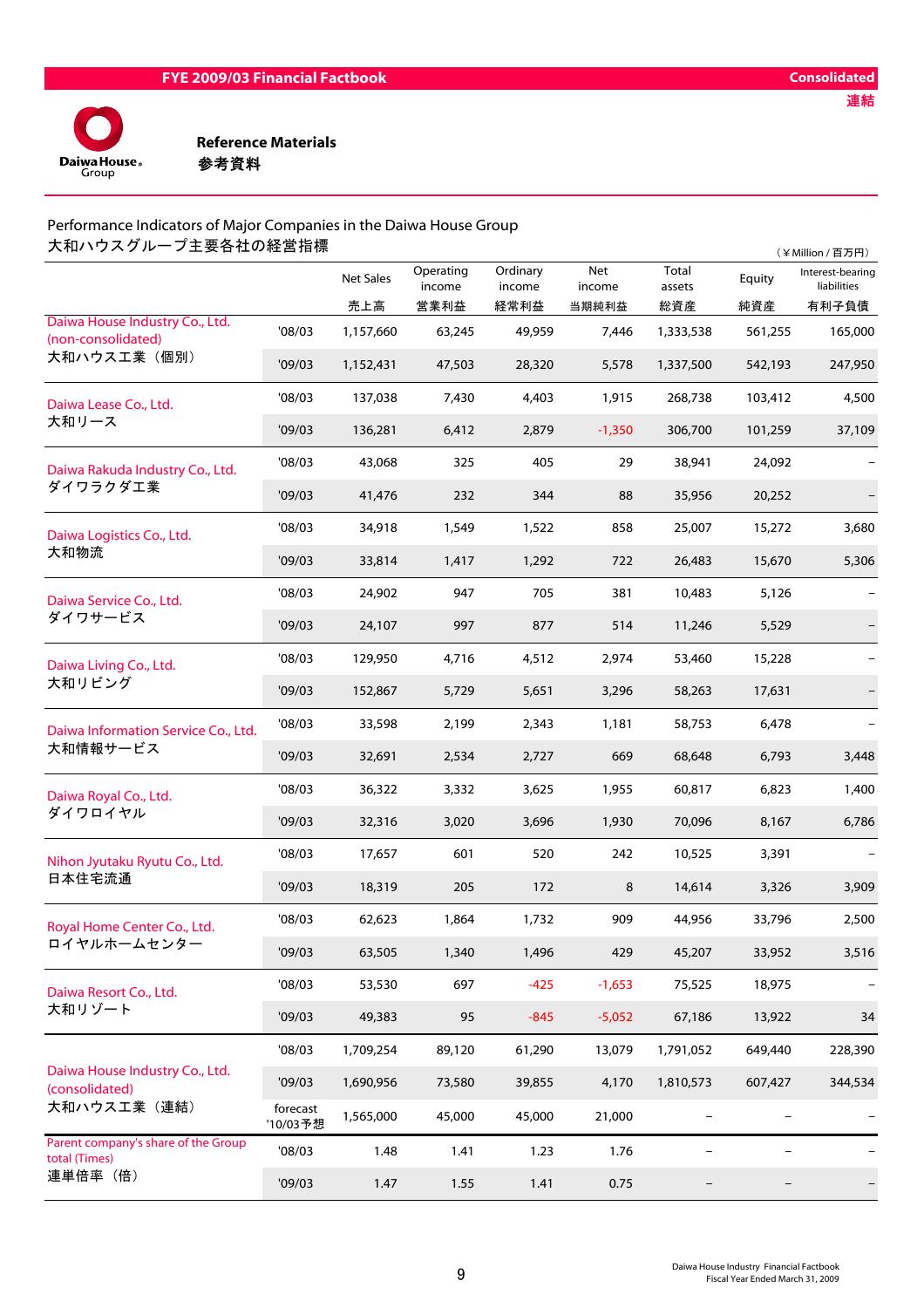

#### Residential Business/Management of rental housing units

| 住宅事業/管理戸数の推移                                                |                                                          |         |         |         |         | (Units / 戸数) |
|-------------------------------------------------------------|----------------------------------------------------------|---------|---------|---------|---------|--------------|
|                                                             |                                                          | '05/03  | '06/03  | '07/03  | '08/03  | '09/03       |
| Daiwa Living Co., Ltd.                                      | Management of rental housing units<br>賃貸住宅管理戸数           | 106,650 | 131,583 | 159,288 | 187,460 | 213,423      |
| 大和リビング                                                      | Lump-sum contracts (occupancy quarantee)<br>一括借上(入居保証)戸数 | 79,930  | 101,371 | 126,647 | 152,012 | 176,116      |
|                                                             | Occupancy rates(%)<br>入居率(%)                             | 96.7    | 97.1    | 96.3    | 96.6    | 96.1         |
| Daiwa Lease Co., Ltd.                                       | Management of rental housing units<br>賃貸住宅管理戸数           | 2,036   | 2,872   | 3,851   | 4,565   | 5,291        |
| 大和リース                                                       | Lump-sum contracts (occupancy quarantee)<br>一括借上(入居保証)戸数 | 1,902   | 2,738   | 3,717   | 4,425   | 5,183        |
|                                                             | Occupancy rates(%)<br>入居率(%)                             | 92.9    | 92.0    | 93.4    | 95.3    | 90.3         |
| Nihon Jyutaku Ryutu Co., Ltd.                               | Management of rental housing units<br>賃貸住宅管理戸数           | 7,250   | 8,543   | 9,757   | 10,783  | 12,076       |
| 日本住宅流通                                                      | Lump-sum contracts (occupancy quarantee)<br>一括借上(入居保証)戸数 | 6,363   | 6,927   | 8,029   | 8,991   | 9,959        |
|                                                             | Occupancy rates(%)<br>入居率(%)                             | 98.2    | 95.0    | 93.8    | 94.3    | 94.0         |
| <b>Total</b>                                                | Management of rental housing units<br>賃貸住宅管理戸数           | 115,936 | 142,998 | 172,896 | 202,808 | 230,790      |
| 3社計                                                         | Lump-sum contracts (occupancy quarantee)<br>一括借上(入居保証)戸数 | 88,195  | 111,036 | 138,393 | 165,428 | 191,258      |
|                                                             | Occupancy rates(%)<br>入居率(%)                             | 96.7    | 96.8    | 96.1    | 96.5    | 95.8         |
| Management of condominium units/<br>Daiwa Service Co., Ltd. | Management of condominium units<br>管理戸数                  | 42,388  | 46,355  | 52,587  | 58,275  | 63,271       |
| 分譲型マンション管理戸数/<br>ダイワサービス                                    | <b>Entrustment agreements with HOAs</b><br>管理組合からの受託棟数   | 788     | 865     | 951     | 1,028   | 1,095        |
|                                                             |                                                          |         |         |         |         |              |

#### Commercial Construction Business/Sublease areas of commercial construction 商業建築事業/転貸建物面積の推移

|                                     |                                                                           | '05/03    | '06/03    | '07/03    | '08/03    | '09/03                                                          |
|-------------------------------------|---------------------------------------------------------------------------|-----------|-----------|-----------|-----------|-----------------------------------------------------------------|
| Daiwa Lease Co., Ltd.               | Total leasing floor space(m <sup>2</sup> )<br>貸付可能面積(m <sup>2</sup> )     | 956,829   | 1,083,127 | 1,250,863 | 1,424,599 | 1,581,745                                                       |
| 大和リース                               | Leasing floor space occupied (m <sup>2</sup> )<br>入居賃貸面積(m <sup>2</sup> ) | 943,581   | 1,068,375 | 1,225,480 | 1,389,283 | 1,538,349                                                       |
|                                     | <b>Tenants</b><br>テナント数                                                   | 1,349     | 1,598     | 1,882     | 2,092     | 2,322                                                           |
|                                     | Occupancy rates(%)*<br>入居率(%)*                                            | 98.6      | 98.6      | 98.0      | 97.5      | 97.3                                                            |
| Daiwa Information Service Co., Ltd. | Total leasing floor space(m3)<br>貸付可能面積(m <sup>2</sup> )                  | 624,207   | 724,342   | 891,904   | 1,004,589 | 1,129,528                                                       |
| 大和情報サービス                            | Leasing floor space occupied (m <sup>2</sup> )<br>入居賃貸面積(m <sup>2</sup> ) | 617,083   | 720,424   | 886,370   | 991,153   | 1,113,035                                                       |
|                                     | <b>Tenants</b><br>テナント数                                                   | 920       | 1,058     | 1,405     | 1,564     | 1,773                                                           |
|                                     | Occupancy rates(%)*<br>入居率(%)*                                            | 98.9      | 99.5      | 99.4      | 98.7      | 98.5                                                            |
| Daiwa Royal Co., Ltd.               | Total leasing floor space(m <sup>2</sup> )<br>貸付可能面積(m <sup>2</sup> )     | 707,371   | 792,299   | 871,292   | 920,013   | 958,845                                                         |
| ダイワロイヤル                             | Leasing floor space occupied (m <sup>2</sup> )<br>入居賃貸面積(m <sup>2</sup> ) | 704,845   | 790,273   | 867,054   | 914,545   | 944,568                                                         |
|                                     | <b>Tenants</b><br>テナント数                                                   | 1,221     | 1,351     | 1,488     | 1,583     | 1,665                                                           |
|                                     | Occupancy rates(%)*<br>入居率(%)*                                            | 99.6      | 99.7      | 99.5      | 99.4      | 98.5                                                            |
| <b>Total</b>                        | Total leasing floor space(m3)<br>貸付可能面積(m <sup>2</sup> )                  | 2,288,407 | 2,599,768 | 3,014,059 | 3,349,201 | 3,670,118                                                       |
| 3社計                                 | Leasing floor space occupied (m <sup>2</sup> )<br>入居賃貸面積(m <sup>2</sup> ) | 2,265,509 | 2,579,072 | 2,978,904 | 3,294,981 | 3,595,952                                                       |
|                                     | <b>Tenants</b><br>テナント数                                                   | 3,490     | 4,007     | 4,775     | 5,239     | 5,760                                                           |
|                                     | Occupancy rates(%)*<br>入居率(%)*                                            | 99.0      | 99.2      | 98.8      | 98.4      | 98.0<br>*Leasing floor space occupied/Total leasing floor space |

ng floor spac<br>' \*入居面積/賃貸可能面積

連結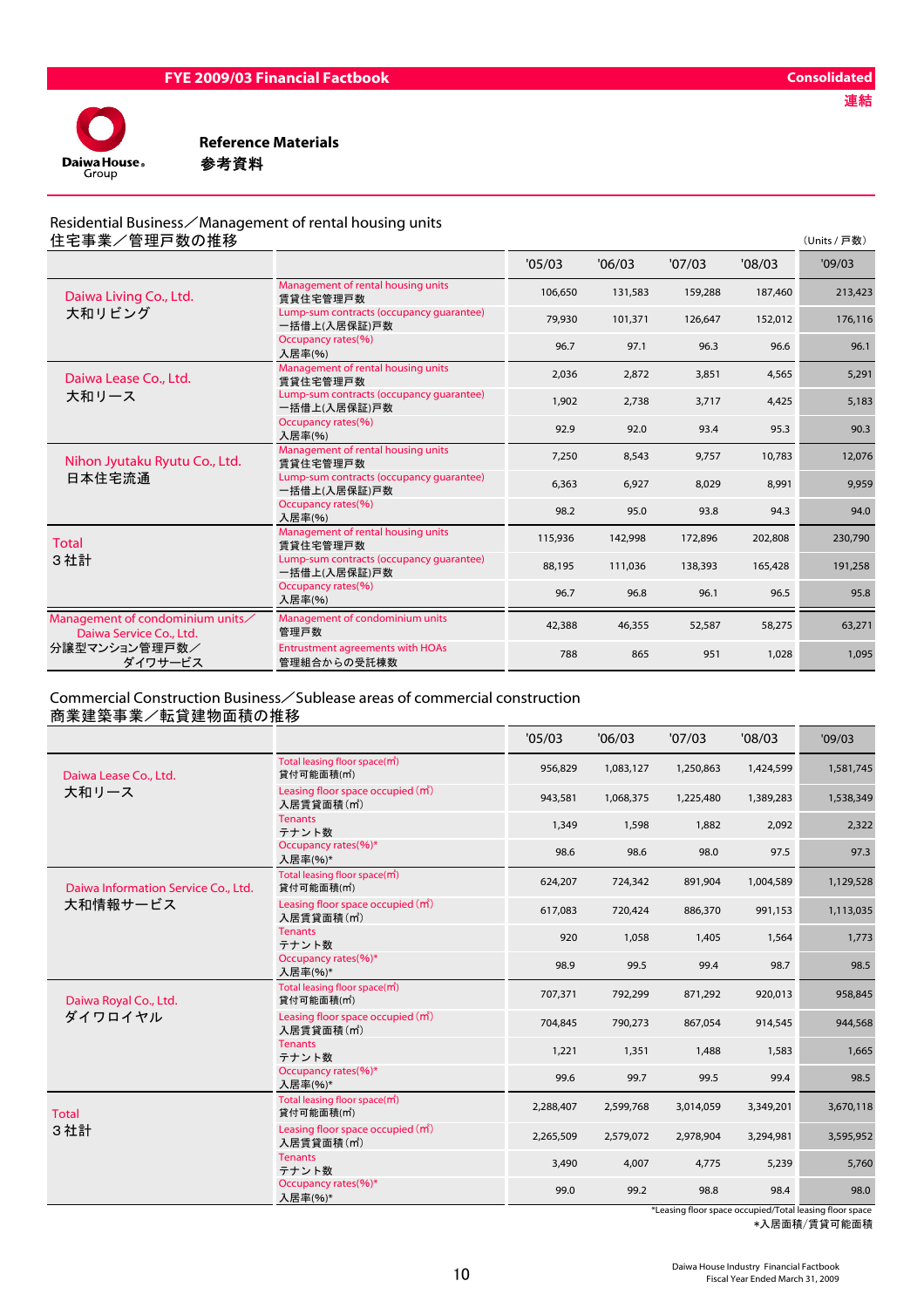

期末店舗数(店)

Reference Materials

| Resort Hotels and Sports Life Business<br>リゾート・スポーツ施設事業<br><b>DAIWA ROYAL HOTELS</b><br>ダイワロイヤルホテルズ |    |    |                                                                                        |              |               |                                                             |
|-----------------------------------------------------------------------------------------------------|----|----|----------------------------------------------------------------------------------------|--------------|---------------|-------------------------------------------------------------|
|                                                                                                     |    |    | '06/03                                                                                 | '07/03       | '08/03        | '09/03                                                      |
| Number of guests                                                                                    | 1H | 上期 | 1,669,329                                                                              | 1,761,123    | 1,636,366     | 1,596,953                                                   |
| 宿泊お客様数(人)                                                                                           | 2H | 下期 | 1,439,925                                                                              | 1,525,192    | 1,463,770     | 1,343,032                                                   |
| Room occupancy rates(%)                                                                             | 1H | 上期 | 55.3                                                                                   | 58.9         | 55.8          | 53.7                                                        |
| 客室稼働率 (%)                                                                                           | 2H | 下期 | 57.8                                                                                   | 53.2         | 53.4          | 46.9                                                        |
| Number of Daiwa Royal club members<br>メンバーズ期末会員数 (人)                                                |    |    | 9,921                                                                                  | 9,288        | 8,968         | 8,634                                                       |
| Golf courses<br>ゴルフ場                                                                                |    |    |                                                                                        |              |               | (Note) 30 hotels. / (注) ホテル数は30ヶ所                           |
|                                                                                                     |    |    | '06/03                                                                                 | '07/03       | '08/03        | '09/03                                                      |
| Number of guests                                                                                    | 1H | 上期 | 191,718                                                                                | 186,052      | 194,684       | 196,277                                                     |
| ゴルフ場ご利用お客様数 (人)                                                                                     | 2H | 下期 | 145,741                                                                                | 161,573      | 159,077       | 162,595                                                     |
| Number of members                                                                                   | 1H | 上期 | 5,461                                                                                  | 5,237        | 5,054         | 4,643                                                       |
| 期末会員数(人)                                                                                            | 2H | 下期 | 5,339                                                                                  | 5,161        | 4,928         | 4,492                                                       |
| Sports club NAS<br>スポーツクラブNAS                                                                       |    |    |                                                                                        |              |               | (Note) 10 golf courses. / (注) ゴルフ場は10ヶ所                     |
|                                                                                                     |    |    | '06/03                                                                                 | '07/03       | '08/03        | '09/03                                                      |
| Number of members<br>期末会員数 (人)                                                                      |    |    | 96,835                                                                                 | 97,270       | 93,034        | 96,687                                                      |
| Other Businesses - City-Center Hotels<br>その他事業––都市型ホテル部門                                            |    |    |                                                                                        |              |               | (Note) 53 sports clubs. / (注) スポーツクラブは53ヶ所<br>(Rooms / 客室数) |
|                                                                                                     |    |    | '06/03                                                                                 | '07/03       | '08/03        | '09/03                                                      |
| Room occupancy rates(%)                                                                             | 1H | 上期 | 78.1                                                                                   | 75.6         | 78.3          | 74.8                                                        |
| 客室稼働率 (%)                                                                                           | 2H | 下期 | 76.5                                                                                   | 75.5         | 74.2          | 69.4                                                        |
| <b>Daiwa Roynet Hotels</b><br>ダイワロイネットホテル(ダイワロイヤル)                                                  |    |    | (3)<br>599                                                                             | (8)<br>1,675 | (10)<br>2,085 | (14)<br>2,916                                               |
| <b>Royton Sapporo</b>                                                                               |    |    | (1)                                                                                    | (1)          | (1)           | (1)                                                         |
| ロイトン札幌 (大和ハウス工業)<br><b>OSAKA DAI-ICHI HOTEL</b>                                                     |    |    | 292<br>(1)                                                                             | 292<br>(1)   | 292<br>(1)    | 292<br>(1)                                                  |
| 大阪第一ホテル (大阪マルビル)                                                                                    |    |    | 448                                                                                    | 448          | 447           | 447                                                         |
| <b>Total</b>                                                                                        |    |    | (5)                                                                                    | (10)         | (12)          | (16)                                                        |
| 合計                                                                                                  |    |    | 1,339<br>(Note) Figures in parentheses indicate the number of hotels in each category. | 2,415        | 2,824         | 3,655                                                       |
| <b>Home Center Business</b><br>ホームセンター事業                                                            |    |    |                                                                                        |              | (注)           | ()内はホテル数                                                    |
|                                                                                                     |    |    | '06/03                                                                                 | '07/03       | '08/03        | '09/03                                                      |
| Number of customers (Thousands)                                                                     | 1H | 上期 | 13,103                                                                                 | 12,481       | 12,179        | 13,040                                                      |
| 購入お客様数 (千人)                                                                                         | 2H | 下期 | 12,101                                                                                 | 11,732       | 11,576        | 11,626                                                      |
| Sales account per customer $(\n 4)$                                                                 | 1H | 上期 | 2,230                                                                                  | 2,282        | 2,337         | 2,303                                                       |
| お客様1人当たり購入単価 (円)                                                                                    | 2H | 下期 | 2,372                                                                                  | 2,387        | 2,451         | 2,365                                                       |
|                                                                                                     |    |    | (Note) Excluding home renovation.                                                      |              |               | (注) リフォームを除く                                                |
|                                                                                                     |    |    | '06/03                                                                                 | '07/03       | '08/03        | '09/03                                                      |
| Sales floor space (except out-mall selling space) (m <sup>2</sup> )                                 |    |    |                                                                                        |              |               |                                                             |
| 期末店舗面積 (外売場を除く) (m2)<br>Number of stores (Stores)                                                   |    |    | 196,192                                                                                | 207,476      | 233,936       | 234,749                                                     |

42 48 47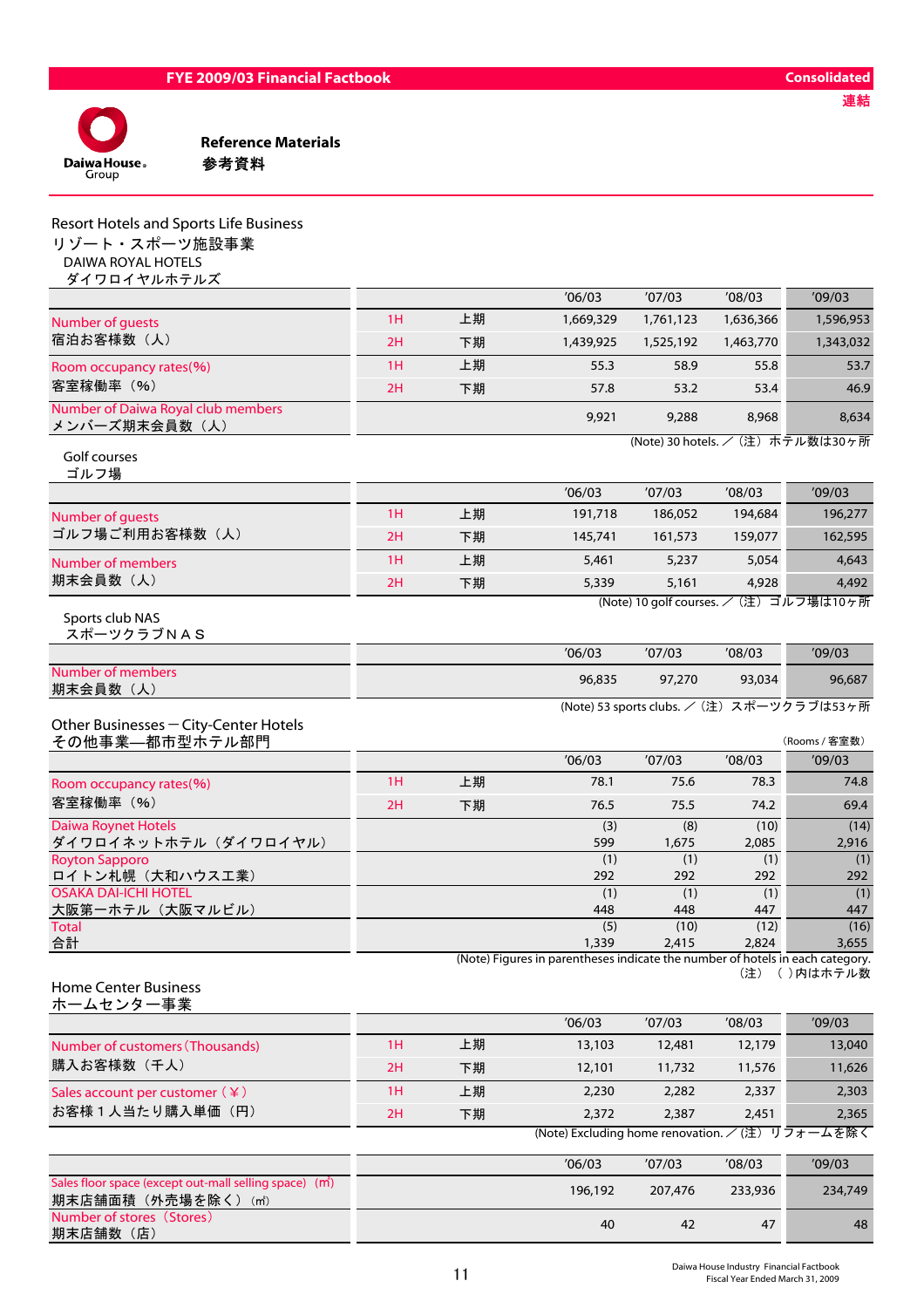

#### Overseas Businesses 海外事業の紹介

#### At a glance 拠点紹介

| <b>Nation</b>    | Area           | Company                                                           | <b>Businesses</b>                         |
|------------------|----------------|-------------------------------------------------------------------|-------------------------------------------|
| 国                | 地区             | 会社名                                                               | 事業内容                                      |
|                  |                | Dalian Civil Aviation Hotel Co., Ltd.                             | <b>Hotel business</b>                     |
|                  |                | 大連民航大厦有限公司                                                        | ホテル事業                                     |
|                  |                | Dalian Acacia Town Villa Co., Ltd.                                | <b>Rental housing business</b>            |
|                  |                | 大連槐城別墅有限公司                                                        | 賃貸住宅事業                                    |
|                  | <b>Dalian</b>  | Dalian Fujiazhuang International Villa Co., Ltd.                  | <b>Rental housing business</b>            |
|                  | 大連             | 大連付家庄国際村有限公司                                                      | 賃貸住宅事業                                    |
|                  |                | DH (Dalian) Administrative Management Consulting Center Co., Ltd. | Clerical work outsourcing                 |
|                  |                | 大和事務処理中心 (大連) 有限公司                                                | BPO事業*                                    |
|                  |                | Dalian Dahezhongsheng Estate Co., Ltd.                            | Development and marketing of condominiums |
|                  |                | 大連大和中盛房地産有限公司                                                     | 不動産開発事業                                   |
|                  | <b>Beijing</b> | Beijing East Palace Apartment Co., Ltd.                           | <b>Rental housing business</b>            |
| China<br>中華人民共和国 | 北京             | 北京東苑公寓有限公司                                                        | 賃貸住宅事業                                    |
|                  | Tianjin        | Tianjin Jiuhe International Villa Co., Ltd.                       | <b>Rental housing business</b>            |
|                  |                | 天津九河国際村有限公司                                                       | 賃貸住宅事業                                    |
|                  | 天津             | Tewoo Daiwa House (Tianjin) Real Estate Development Co., Ltd.     | Development and marketing of condominiums |
|                  |                | 天物大和房屋(天津)置業有限公司                                                  | 不動産開発事業                                   |
|                  | Suzhou         | Daiwa House (Suzhou) Real Estate Development Co., Ltd.            | Development and marketing of condominiums |
|                  | 蘇州             | 大和房屋(蘇州) 房地産開発有限公司                                                | 不動産開発事業                                   |
|                  |                | Shanghai International Realty Co., Ltd.                           | <b>Rental housing business</b>            |
|                  | Shanghai       | 上海国際房産有限公司                                                        | 賃貸住宅事業                                    |
|                  | 上海             | Shanghai Office                                                   |                                           |
|                  |                | 上海事務所                                                             |                                           |
| <b>Vietnam</b>   | Hanoi          | <b>Hanoi Office</b>                                               |                                           |
| ベトナム             | ハノイ            | ハノイ事務所                                                            |                                           |
|                  |                |                                                                   | *BPO事業=ビジネス・プロセス・アウトソーシング事業               |

#### New businesses

#### 新規事業

| Developers                                                               | [Businesses]<br>Project name                                                  | Overview                        |                        | Schedule                        |                |
|--------------------------------------------------------------------------|-------------------------------------------------------------------------------|---------------------------------|------------------------|---------------------------------|----------------|
| 開発事業体                                                                    | 物件名称<br>【事業内容】                                                                | 概要                              |                        | 事業スケジュール                        |                |
|                                                                          | <b>Yihe Champs-Elysees</b>                                                    | Site area<br>敷地面積               | 63,550 m <sup>2</sup>  | Construction<br>着工              | 2007.3         |
| Dalian Dahezhongsheng<br>Estate Co., Ltd.                                | 頤和香榭<br><b>[Condominium</b>                                                   | <b>Total floor area</b><br>延床面積 | 117,533 m <sup>2</sup> | <b>Marketing starts</b><br>販売開始 | 2007.10        |
| 大連大和中盛房地産<br>有限公司                                                        | $\angle$ Commercial construction]<br>【マンション/商業施設】                             | Number of units sold<br>販売戸数    | 975                    | Completion<br>竣工                | 2009.6予定       |
|                                                                          | Former site of medical university<br>医科大跡地                                    | Site area<br>敷地面積               | 156,440 m              | Construction<br>着工              | 2009 1H<br>上期中 |
| <b>X</b> Daiwa House Industry;<br>50% stake<br>※大和ハウス工業<br>50%出資         | 【Condominium/Hotels/<br>$\angle$ Commercial construction]<br>【マンション/ホテル/商業施設】 | <b>Total floor area</b><br>延床面積 | 587,567 m              | <b>Marketing starts</b><br>販売開始 | 2010.4予定       |
|                                                                          |                                                                               | Number of units sold<br>販売戸数    | 2,210                  | Completion<br>竣工                | 2014予定         |
| Daiwa House (Suzhou) Real<br>Estate Development Co., Ltd.<br>大和房屋(蘇州)房地産 | <b>Suzhou Industrial Park</b><br>蘇州工業園区                                       | Site area<br>敷地面積               | 76,571 m <sup>2</sup>  | Construction<br>着工              | 2009.6予定       |
| 開発有限公司<br><b>X</b> Daiwa House Industry;                                 | <b>[Condominium]</b>                                                          | <b>Total floor area</b><br>延床面積 | 159,596 m <sup>2</sup> | <b>Marketing starts</b><br>販売開始 | 2009.12予定      |
| 100% stake<br>※大和ハウス工業<br>100%出資                                         | 【マンション】                                                                       | Number of units sold<br>販売戸数    | 902                    | Completion<br>竣工                | 2011予定         |

Note: The information in this table is valid as of April 2009; but plans and their details are subject to future economic trends and regulatory changes in China, and by authorities in Dailan and Suzhou. 注)本表での掲載内容については、2009年4月現在のものであり、今後の状況や、中国及び大連市、蘇州市の不動産開発にかかわる規定や条例により、計画や内容が一部変更されることがあります。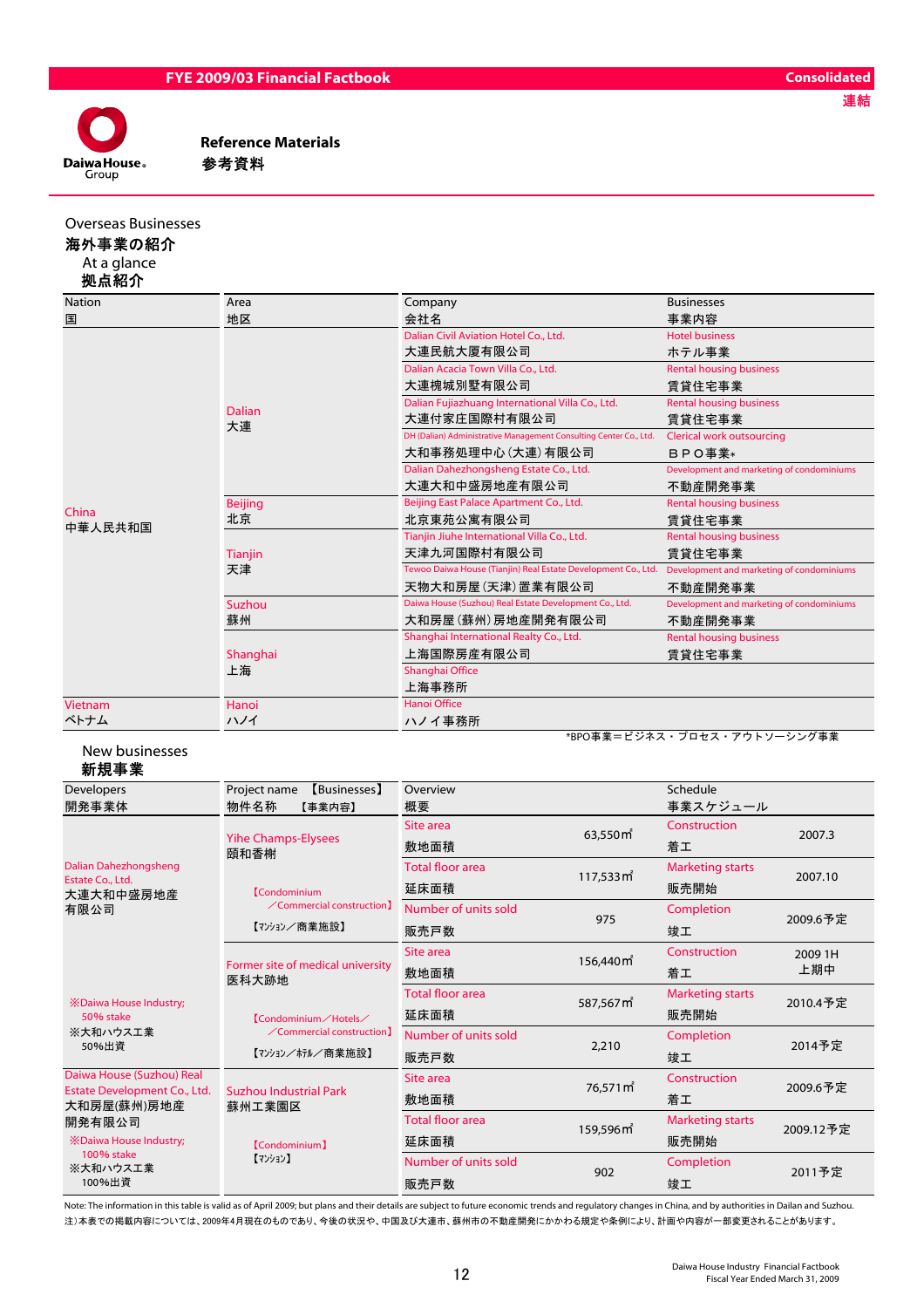

| Non-Consolidated Balance Sheets |  |
|---------------------------------|--|
|---------------------------------|--|

| 貸借対照表                                   |          |          |           |           |           | (¥Million / 百万円) |
|-----------------------------------------|----------|----------|-----------|-----------|-----------|------------------|
|                                         | '04/03   | '05/03   | '06/03    | '07/03    | '08/03    | '09/03           |
| <b>Assets</b><br>資産の部                   |          |          |           |           |           |                  |
| <b>Current assets</b>                   |          |          |           |           |           |                  |
| 流動資産                                    |          |          |           |           |           |                  |
| Cash and cash equivalents               | 100,861  | 79,945   | 65,364    | 52,186    | 42,358    | 58,195           |
| 現金預金                                    |          |          |           |           |           |                  |
| Trade notes and accounts receivable     | 48,890   | 46,622   | 39,240    | 34,224    | 33,579    | 23,819           |
| 受取手形·売掛金                                |          |          |           |           |           |                  |
| <b>Marketable securities</b>            |          | $\sim$   |           |           | 20        |                  |
| 有価証券<br><b>Inventories</b>              |          |          |           |           |           |                  |
| たな卸資産                                   | 260,028  | 304,752  | 347,376   | 404,124   | 457,722   | 364,009          |
| Construction projects in progress       |          |          |           |           |           |                  |
| 未成工事支出金                                 | 31,680   | 33,939   | 47,602    | 56,652    | 70,035    | 54,663           |
| Land for sale                           |          |          |           |           |           |                  |
| 販売用土地                                   | 170,789  | 219,630  | 245,948   | 279,133   | 291,740   | 226,789          |
| Single-family houses for sale           | 62,761   | 78,929   | 92,238    | 98,132    | 120,449   | 100,488          |
| 戸建<br>Condominiums for sale             |          |          |           |           |           |                  |
| マンション                                   | 56,417   | 87,543   | 103,430   | 130,532   | 127,870   | 96,352           |
| Other                                   | 51,609   | 53,157   | 50,280    | 50,468    | 43,420    | 29,949           |
| その他                                     |          |          |           |           |           |                  |
| <b>Buildings for sale</b>               | 42,481   | 41,330   | 43,923    | 57,323    | 84,005    | 72,090           |
| 販売用建物<br>Single-family houses for sale  |          |          |           |           |           |                  |
| 戸建                                      | 13,634   | 15,907   | 16,468    | 14,009    | 16,435    | 15,021           |
| Condominiums for sale                   | 28,846   | 24,910   | 27,298    | 41,387    | 66,853    | 57,048           |
| マンション                                   |          |          |           |           |           |                  |
| Other<br>その他                            |          | 513      | 156       | 1,926     | 716       | 20               |
| Other                                   |          |          |           |           |           |                  |
| その他の流動資産                                | 29,618   | 38,528   | 37,972    | 43,001    | 66,194    | 57,787           |
| Allowance for doubtful receivables      | $-1,652$ | $-1,549$ | $-2,072$  | $-1,416$  | $-815$    | $-987$           |
| 貸倒引当金                                   |          |          |           |           |           |                  |
| <b>Total current assets</b>             | 437,745  | 468,299  | 487,881   | 532,120   | 599,060   | 502,824          |
| 流動資産合計                                  |          |          |           |           |           |                  |
| <b>Fixed assets</b>                     |          |          |           |           |           |                  |
| 固定資産                                    |          |          |           |           |           |                  |
| Property, plant and equipment<br>有形固定資産 | 305,440  | 298,721  | 339,110   | 314,267   | 327,077   | 395,843          |
| <b>Buildings and structures</b>         |          |          |           |           |           |                  |
| 建物及び構築物                                 | 92,076   | 79,289   | 78,461    | 61,015    | 72,953    | 129,291          |
| Land                                    |          |          |           |           |           |                  |
| 土地                                      | 201,130  | 205,731  | 249,303   | 234,503   | 231,020   | 248,397          |
| Other                                   | 12,233   |          |           |           |           |                  |
| その他                                     |          | 13,700   | 11,345    | 18,748    | 23,102    | 18,154           |
| Intangible fixed assets                 | 5,877    | 6,244    | 7,423     | 7,533     | 7,516     | 7,553            |
| 無形固定資産                                  |          |          |           |           |           |                  |
| Investments and other assets            | 169,951  | 208,960  | 243,958   | 346,520   | 399,884   | 431,278          |
| 投資その他の資産                                |          |          |           |           |           |                  |
| <b>Total fixed assets</b>               | 481,269  | 513,926  | 590,492   | 668,321   | 734,477   | 834,676          |
| 固定資産合計<br><b>Total assets</b>           |          |          |           |           |           |                  |
| 資産合計                                    | 919,015  | 982,225  | 1,078,374 | 1,200,441 | 1,333,538 | 1,337,500        |
|                                         |          |          |           |           |           |                  |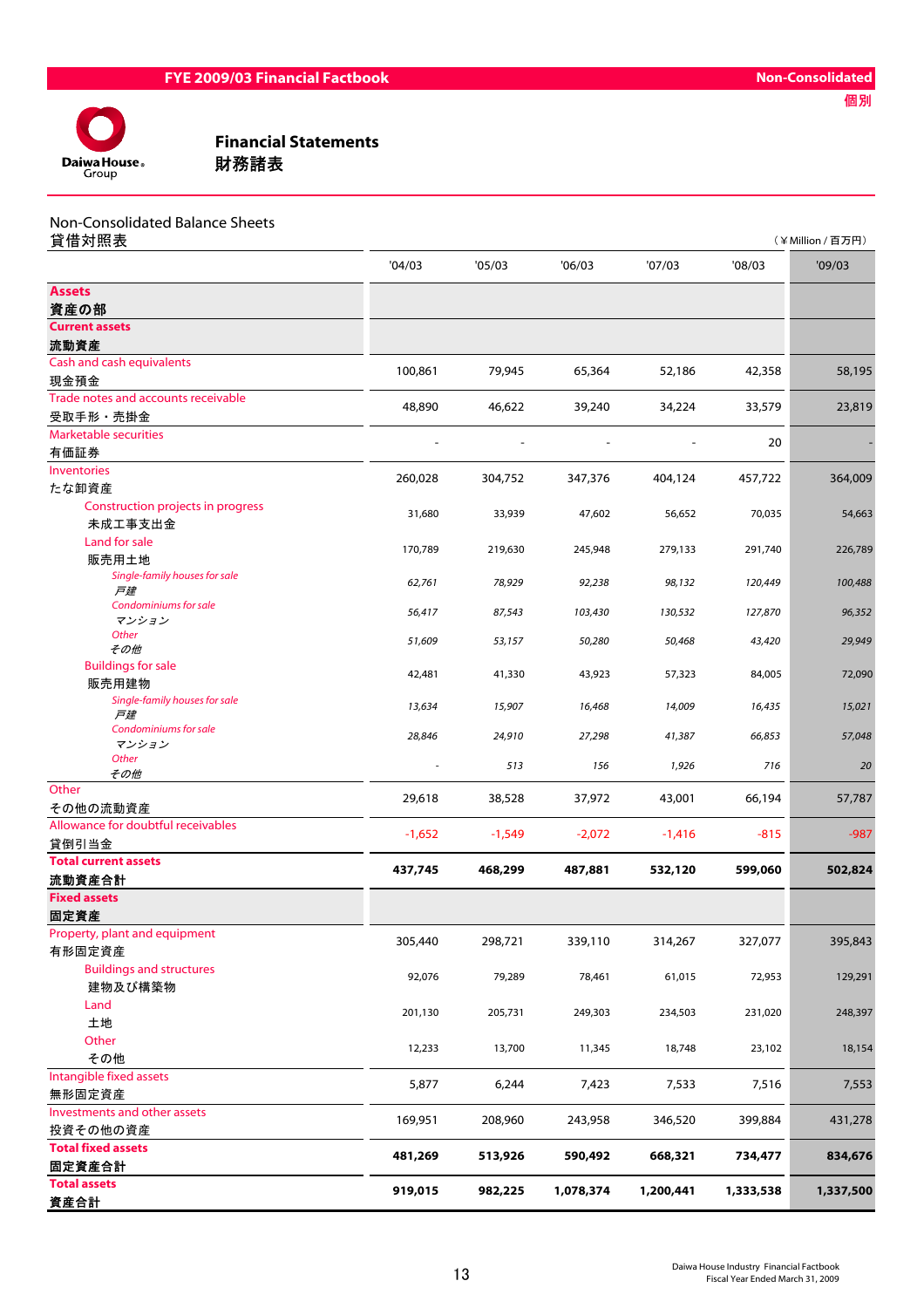

| Non-Consolidated Balance Sheets |  |
|---------------------------------|--|
| $4+1+1=$                        |  |

| 貸借対照表                              |         |         |         |                |         | (¥Million / 百万円) |  |
|------------------------------------|---------|---------|---------|----------------|---------|------------------|--|
|                                    | '04/03  | '05/03  | '06/03  | '07/03         | '08/03  | '09/03           |  |
| <b>Liabilities</b>                 |         |         |         |                |         |                  |  |
| 負債の部                               |         |         |         |                |         |                  |  |
| <b>Current liabilities</b>         |         |         |         |                |         |                  |  |
| 流動負債                               |         |         |         |                |         |                  |  |
| Trade notes and accounts payable   | 38,345  | 50,094  | 53,255  | 47,076         | 60,767  | 38,362           |  |
| 支払手形·買掛金                           |         |         |         |                |         |                  |  |
| Commercial paper                   |         |         |         |                | 20,000  |                  |  |
| コマーシャル・ペーパー                        |         |         |         |                |         |                  |  |
| Income taxes payable               | 12,015  | 8,033   | 9,274   | 9,334          | 16,362  | 540              |  |
| 未払法人税·事業税                          |         |         |         |                |         |                  |  |
| Deposits received from customers   | 39,434  | 47,925  | 65,087  | 59,651         | 55,615  | 59,534           |  |
| 未成工事受入金                            |         |         |         |                |         |                  |  |
| Other                              | 167,240 | 193,009 | 230,121 | 333,089        | 298,295 | 244,758          |  |
| その他の流動負債                           |         |         |         |                |         |                  |  |
| <b>Total current liabilities</b>   | 257,036 | 299,063 | 357,740 | 449,152        | 451,040 | 343,195          |  |
| 流動負債合計                             |         |         |         |                |         |                  |  |
| <b>Long-term liabilities</b>       |         |         |         |                |         |                  |  |
| 固定負債                               |         |         |         |                |         |                  |  |
| Long-term debt                     |         |         |         | $\overline{a}$ | 145,000 | 245,000          |  |
| 長期借入金                              |         |         |         |                |         |                  |  |
| Other                              | 196,880 | 189,987 | 186,181 | 158,080        | 176,241 | 207,111          |  |
| その他の固定負債                           |         |         |         |                |         |                  |  |
| <b>Total long-term liabilities</b> | 196,880 | 189,987 | 186,181 | 158,080        | 321,241 | 452,111          |  |
| 固定負債合計                             |         |         |         |                |         |                  |  |
| <b>Total liabilities</b>           | 453,917 | 489,050 | 543,921 | 607,232        | 772,282 | 795,306          |  |
| 負債合計                               |         |         |         |                |         |                  |  |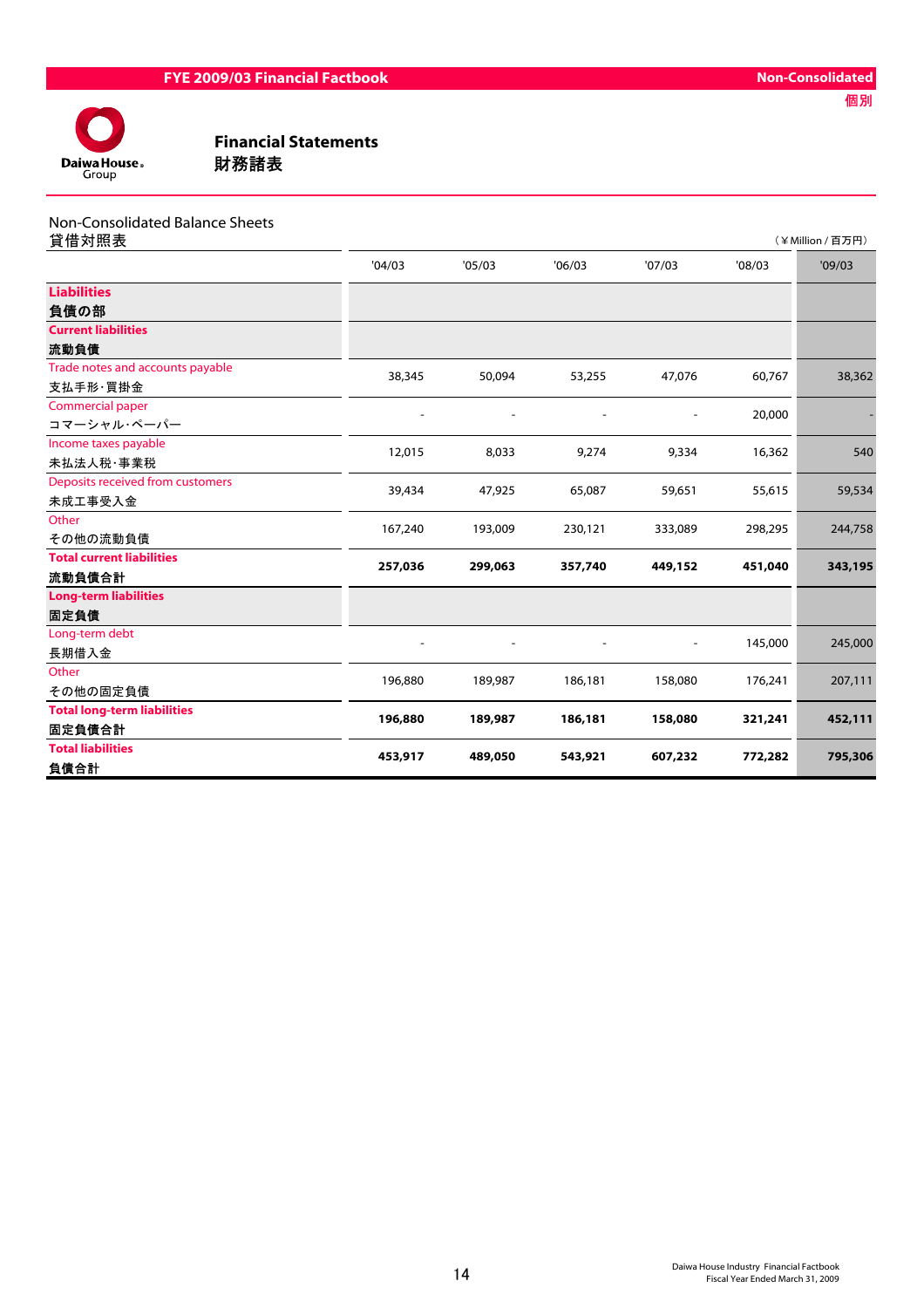

| Non-Consolidated Balance Sheets |  |
|---------------------------------|--|
| 贷进进照主                           |  |

| <u>貸借対照表</u>                                                         |           |           |                              |           |           | (¥Million / 百万円) |
|----------------------------------------------------------------------|-----------|-----------|------------------------------|-----------|-----------|------------------|
|                                                                      | '04/03    | '05/03    | 06/03                        | '07/03    | '08/03    | '09/03           |
| <b>Shareholders' equity</b>                                          |           |           |                              |           |           |                  |
| 資本の部                                                                 |           |           |                              |           |           |                  |
| <b>Common stock</b>                                                  |           |           |                              |           |           |                  |
| 資本金                                                                  | 110,120   | 110,120   | 110,120                      |           |           |                  |
| <b>Capital surplus</b>                                               | 147,756   | 147,759   | 147,761                      |           |           |                  |
| 資本剰余金                                                                |           |           |                              |           |           |                  |
| <b>Retained earnings</b>                                             | 284,739   | 293,964   | 315,157                      |           |           |                  |
| 利益剰余金                                                                |           |           |                              |           |           |                  |
| <b>Treasury stock</b>                                                | $-347$    | $-481$    | $-645$                       |           |           |                  |
| 自己株式                                                                 |           |           |                              |           |           |                  |
| Land revaluation difference                                          | $-89,343$ | $-72,385$ | $-67,709$                    |           |           |                  |
| 土地再評価差額金                                                             |           |           |                              |           |           |                  |
| Net unrealized gain on available-for-sale securities<br>その他有価証券評価差額金 | 12,171    | 14,197    | 29,769                       |           |           |                  |
| <b>Total shareholders' equity</b>                                    |           |           |                              |           |           |                  |
| 資本合計                                                                 | 465,097   | 493,174   | 534,453                      |           |           |                  |
| <b>Total liabilities and shareholders' equity</b><br>負債・資本合計         | 919,015   | 982,225   | 1,078,374                    |           |           |                  |
|                                                                      |           |           |                              |           |           |                  |
| <b>Equity</b>                                                        |           |           |                              |           |           |                  |
| 純資産の部                                                                |           |           |                              |           |           |                  |
| <b>Shareholders' equity</b>                                          |           |           |                              |           |           |                  |
| 株主資本                                                                 |           |           |                              |           |           |                  |
| <b>Common stock</b>                                                  |           |           | $\qquad \qquad \blacksquare$ | 110,120   | 110,120   | 110,120          |
| 資本金                                                                  |           |           |                              |           |           |                  |
| <b>Capital surplus</b><br>資本剰余金                                      |           |           |                              | 228,795   | 228,786   | 228,786          |
| <b>Retained earnings</b>                                             |           |           |                              |           |           |                  |
| 利益剰余金                                                                |           |           | $\overline{a}$               | 339,441   | 327,925   | 317,951          |
| <b>Treasury stock</b>                                                |           |           |                              |           |           |                  |
| 自己株式                                                                 |           |           | $\blacksquare$               | $-24,950$ | $-36,791$ | $-36,810$        |
| <b>Total shareholders' equity</b>                                    |           |           |                              |           |           |                  |
| 株主資本合計                                                               |           |           |                              | 653,407   | 630,040   | 620,046          |
| <b>Valuation and translation adjustments</b>                         |           |           |                              |           |           |                  |
| 評価・換算差額等                                                             |           |           |                              |           |           |                  |
| Net unrealized gain on available-for-sale securities                 |           |           |                              | 29,585    | 13,784    | 3,127            |
| その他有価証券評価差額金                                                         |           |           |                              |           |           |                  |
| Land revaluation difference                                          |           |           |                              | $-89,784$ | $-82,569$ | $-80,980$        |
| 土地再評価差額金                                                             |           |           |                              |           |           |                  |
| <b>Total valuation and translation adjustments</b>                   |           |           |                              | $-60,198$ | $-68,785$ | $-77,853$        |
| 評価・換算差額等合計                                                           |           |           |                              |           |           |                  |
| <b>Total equity</b>                                                  |           |           |                              | 593,208   | 561,255   | 542,193          |
| 純資産合計                                                                |           |           |                              |           |           |                  |
| <b>Total liabilities and equity</b>                                  |           |           |                              | 1,200,441 | 1,333,538 | 1,337,500        |
| 負債純資産合計                                                              |           |           |                              |           |           |                  |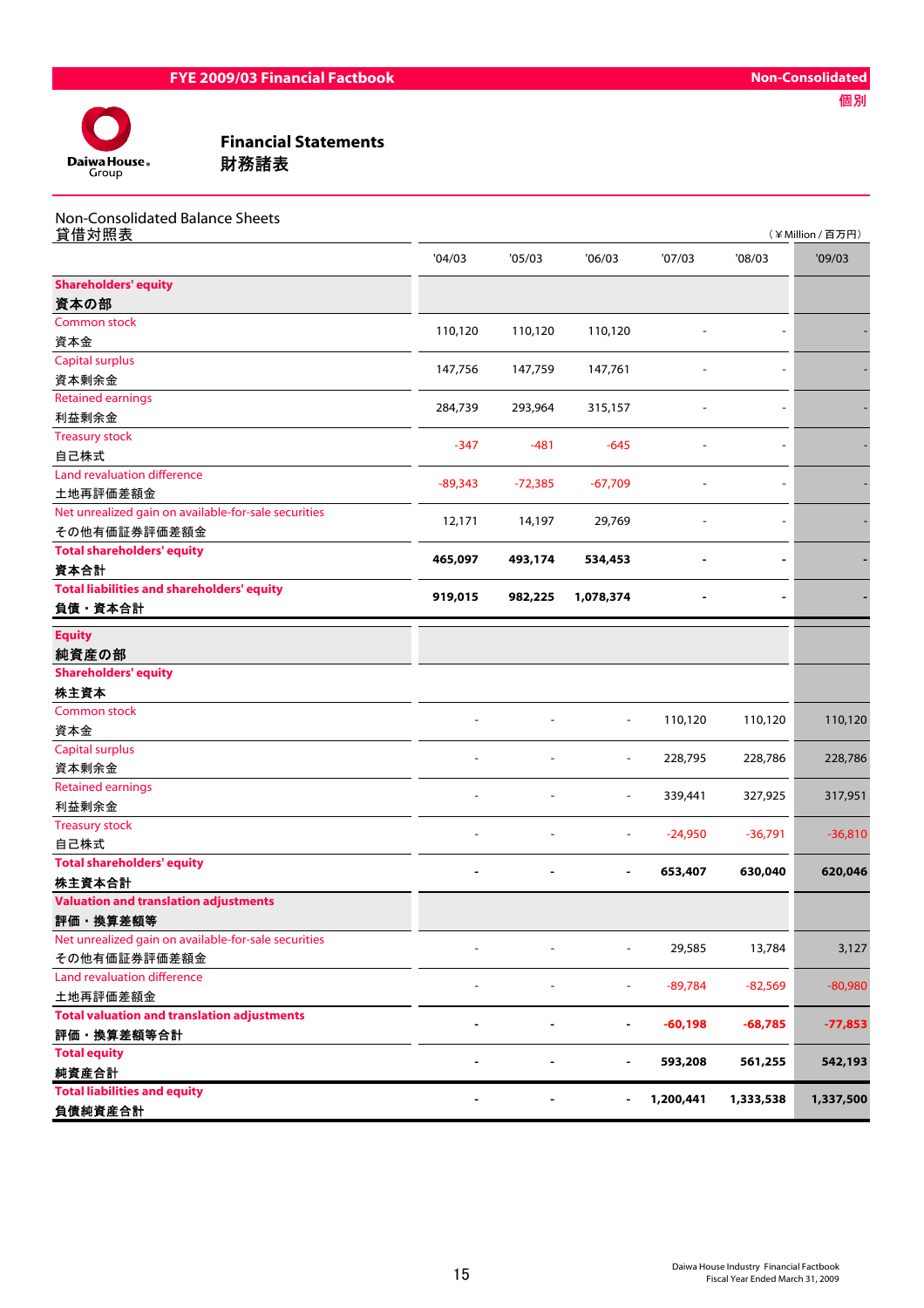

#### Non-Consolidated Statements of Income

| 損益計算書                                        |           |           |           |           |           |           | (¥Million / 百万円)     |
|----------------------------------------------|-----------|-----------|-----------|-----------|-----------|-----------|----------------------|
|                                              | '04/03    | '05/03    | '06/03    | '07/03    | '08/03    | '09/03    | Forecast<br>'10/03予想 |
| <b>Net sales</b>                             | 1,081,312 | 1,092,383 | 1,138,461 | 1,185,664 | 1,157,660 | 1,152,431 | 1,010,000            |
| 売上高                                          |           |           |           |           |           |           |                      |
| Cost of sales                                | 846,880   | 865,463   | 899,986   | 931,920   | 913,917   | 927,862   |                      |
| 売上原価                                         |           |           |           |           |           |           |                      |
| Selling, general and administrative expenses | 185,041   | 174,798   | 184,009   | 192,750   | 180,498   | 177,065   |                      |
| 販売費及び一般管理費                                   |           |           |           |           |           |           |                      |
| <b>Operating income</b>                      | 49,390    | 52,120    | 54,466    | 60,993    | 63,245    | 47,503    | 24,400               |
| 営業利益                                         |           |           |           |           |           |           |                      |
| Interest income and dividends                | 1,371     | 1,959     | 2,146     | 2,446     | 6,531     | 9,548     |                      |
| 受取利息·配当金                                     |           |           |           |           |           |           |                      |
| Other income                                 |           |           |           |           | 11,243    | 13,599    |                      |
| 営業外収益計                                       | 14,232    | 8,681     | 23,771    | 7,902     |           |           |                      |
| Interest expense                             | 209       | 231       | 229       | 361       | 1,198     | 2,962     |                      |
| 支払利息                                         |           |           |           |           |           |           |                      |
| Other expenses                               |           |           |           |           |           |           |                      |
| 営業外費用計                                       | 3,217     | 3,732     | 5,571     | 3,259     | 24,529    | 32,782    |                      |
| <b>Ordinary income</b>                       | 60,405    | 57,070    |           | 65,636    |           |           |                      |
| 経常利益                                         |           |           | 72,666    |           | 49,959    | 28,320    | 29,000               |
| <b>Extraordinary income</b>                  | 7,672     |           | 1,820     | 1,264     | 991       | 691       |                      |
| 特別利益                                         |           | 3,012     |           |           |           |           |                      |
| <b>Extraordinary expenses</b>                | 10,859    | 11,589    | 18,091    |           |           | 17,572    |                      |
| 特別損失                                         |           |           |           | 6,893     | 39,288    |           |                      |
| Income before income taxes                   | 57,218    | 48,492    | 56,395    | 60,007    | 11,662    | 11,439    |                      |
| 税引前当期純利益                                     |           |           |           |           |           |           |                      |
| Income taxes                                 | 24,947    | 14,056    | 21,044    | 21,714    | 4,215     | 5,861     |                      |
| 法人税等                                         |           |           |           |           |           |           |                      |
| <b>Net income</b>                            | 32,270    | 34,436    | 35,351    | 38,292    | 7,446     | 5,578     | 15,000               |
| 当期純利益                                        |           |           |           |           |           |           |                      |

# Capital Investments ( of which, investment property )

設備投資額(内、投資用不動産) (¥Million / 百万円)

| 1以哺1义具1识\1*1\1义具用11`到庄/                          |             |             |             |             |             |        | $\left\langle \begin{array}{c} + & \text{min}(\text{min}) & \text{min}(\text{min}) \end{array} \right\rangle$ |
|--------------------------------------------------|-------------|-------------|-------------|-------------|-------------|--------|---------------------------------------------------------------------------------------------------------------|
|                                                  | '04/03      | '05/03      | '06/03      | '07/03      | '08/03      | '09/03 | Forecast<br>'10/03予想                                                                                          |
| <b>Capital investments</b><br>設備投資額              | 12,251      | 27,398      | 61,062      | 38,599      | 59,715      | 99,280 | 80,000                                                                                                        |
| Investment property<br>内、投資用不動産                  | 1,462       | 16,984      | 45,687      | 23,355      | 48,958      | 79,723 | 67,000                                                                                                        |
| Rental housing<br>賃貸住宅                           | $\mathbf 0$ | $\mathbf 0$ | $\mathbf 0$ | 467         | $\mathbf 0$ | 23,564 | 22,700                                                                                                        |
| <b>Commercial facilities</b><br>商業施設             | $\mathbf 0$ | 6,840       | 28,263      | 19,939      | 31,015      | 34,359 | 10,700                                                                                                        |
| <b>Business and corporate facilities</b><br>事業施設 | 1,462       | 10,144      | 17,424      | 2,949       | 17,225      | 21,283 | 29,800                                                                                                        |
| Other<br>その他                                     | $\mathbf 0$ | $\mathbf 0$ | $\mathbf 0$ | $\mathbf 0$ | 718         | 517    | 3,800                                                                                                         |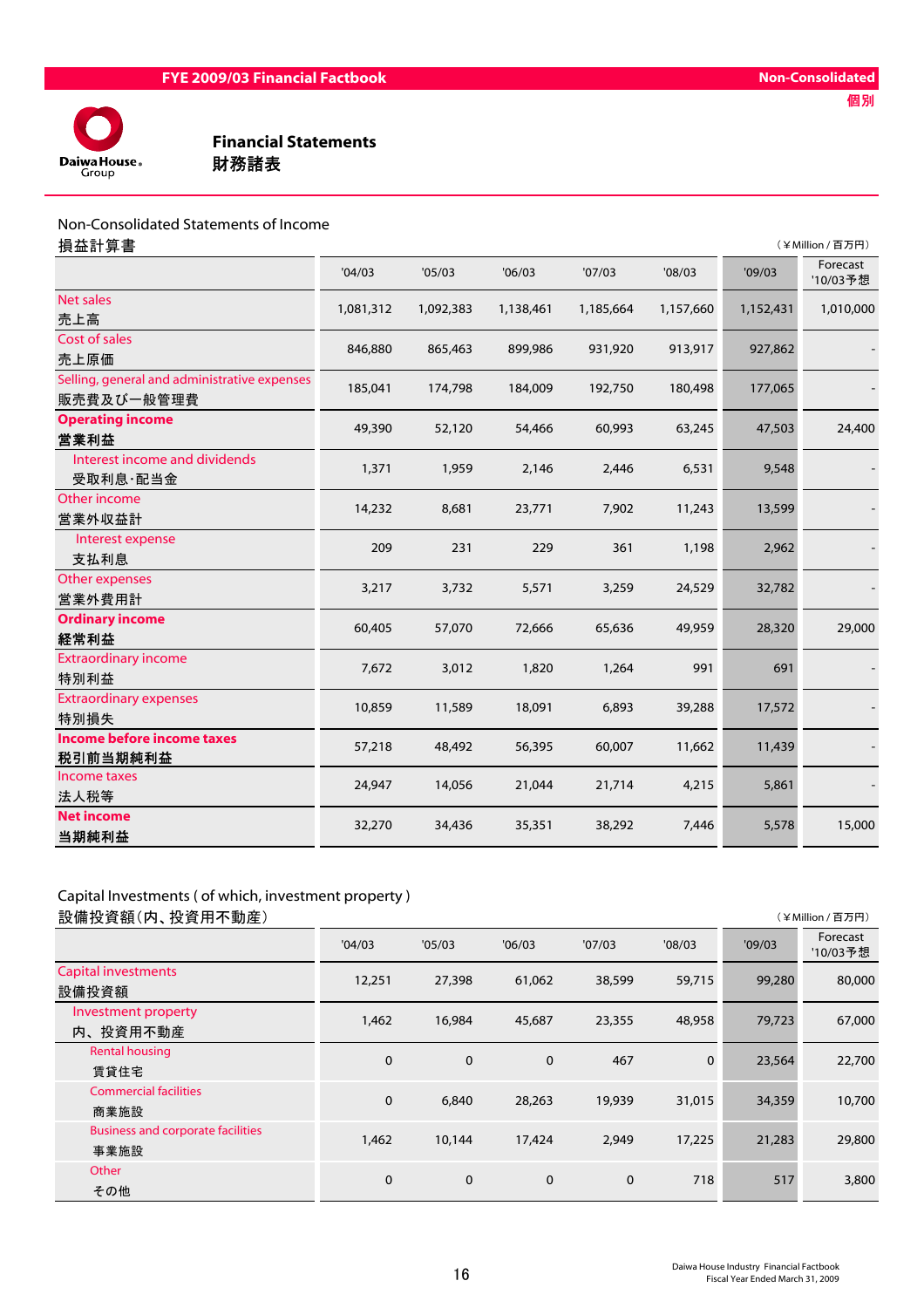

個別



Analysis of Operations

### Sales by Segment

| 事業別売上高                                             |                                           |           |           |           |           |           | (¥Million / 百万円)     |
|----------------------------------------------------|-------------------------------------------|-----------|-----------|-----------|-----------|-----------|----------------------|
|                                                    |                                           | '05/03    | '06/03    | '07/03    | '08/03    | '09/03    | Forecast<br>'10/03予想 |
| <b>Housing</b><br>宅<br>住                           | Single-family houses, contracting<br>戸建住宅 | 274,723   | 265,748   | 261,355   | 263,242   | 254,164   | 225,780              |
|                                                    | <b>Subdivisions</b><br>分譲住宅               | 45,563    | 44,059    | 45,681    | 40,025    | 41,737    | 37,200               |
|                                                    | Land for subdivisions<br>土地               | 60,979    | 62,514    | 64,539    | 69,029    | 58,110    | 52,220               |
|                                                    | Sub-total<br>計<br>小                       | 381,265   | 372,322   | 371,576   | 372,297   | 354,012   | 315,200              |
| Home renovation<br>増改築                             |                                           | 22,992    | 24,448    | 24,732    | 26,369    | 27,771    | 29,600               |
| <b>Rental houses</b><br>集合住宅                       |                                           | 229,282   | 243,444   | 258,966   | 284,299   | 285,722   | 271,500              |
| Condominiums<br>マンション                              |                                           | 124,466   | 144,077   | 155,226   | 143,105   | 109,425   | 87,100               |
| <b>Commercial facilities</b><br>流通店舗               |                                           | 153,306   | 167,891   | 178,576   | 179,810   | 191,735   | 173,800              |
| <b>Business and corporate facilities</b><br>築<br>建 |                                           | 119,569   | 124,046   | 131,479   | 136,060   | 171,253   | 120,500              |
| Real estate agency services, etc.<br>仲介ほか          |                                           | 2,937     | 3,262     | 4,831     | 5,386     | 4,664     | 4,600                |
| Resort hotels and golf courses<br>光<br>観           |                                           | 58,561    | 58,969    | 60,274    | 10,330    | 7,845     | 7,700                |
| <b>Total</b><br>合計                                 |                                           | 1,092,383 | 1,138,461 | 1,185,664 | 1,157,660 | 1,152,431 | 1,010,000            |
|                                                    |                                           |           |           |           |           |           |                      |

#### Gross Profit Ratio by Segment 事業別売上総利益率 (%)

| 字木加儿工秘型亚十                                       |                                           |        |        |        |        |        |                      |
|-------------------------------------------------|-------------------------------------------|--------|--------|--------|--------|--------|----------------------|
|                                                 |                                           | '05/03 | '06/03 | '07/03 | '08/03 | '09/03 | Forecast<br>'10/03予想 |
| <b>Housing</b><br>住宅                            | Single-family houses, contracting<br>戸建住宅 | 23.3   | 22.7   | 22.7   | 22.6   | 22.9   | 22.5                 |
|                                                 | <b>Subdivisions</b><br>分譲住宅               | 20.0   | 19.5   | 20.1   | 19.0   | 18.7   | 14.7                 |
|                                                 | Land for subdivisions<br>土地               | 8.8    | 8.0    | 5.8    | 9.0    | $-5.6$ | 0.0                  |
|                                                 | Sub-total<br>小 計                          | 20.6   | 19.8   | 19.4   | 19.7   | 17.8   | 17.8                 |
| Home renovation<br>増改築                          |                                           | 26.5   | 27.9   | 27.8   | 26.8   | 28.1   | 29.1                 |
| <b>Rental houses</b><br>集合住宅                    |                                           | 23.9   | 23.8   | 24.1   | 23.8   | 22.1   | 22.8                 |
| Condominiums<br>マンション                           |                                           | 16.7   | 17.3   | 17.6   | 14.6   | 2.3    | 1.9                  |
| <b>Commercial facilities</b><br>流通店舗            |                                           | 19.7   | 20.6   | 21.0   | 21.7   | 22.6   | 25.2                 |
| <b>Business and corporate facilities</b><br>建 築 |                                           | 14.6   | 16.8   | 20.1   | 21.8   | 23.6   | 17.6                 |
| Real estate agency services, etc.<br>仲介ほか       |                                           | 68.3   | 68.2   | 65.2   | 63.9   | 62.8   | 57.4                 |
| Resort hotels and golf courses<br>観光            |                                           | 29.3   | 28.9   | 29.8   | 25.3   | 20.1   | 17.8                 |
| <b>Total</b><br>合計                              |                                           | 20.8   | 20.9   | 21.4   | 21.1   | 19.5   | 19.5                 |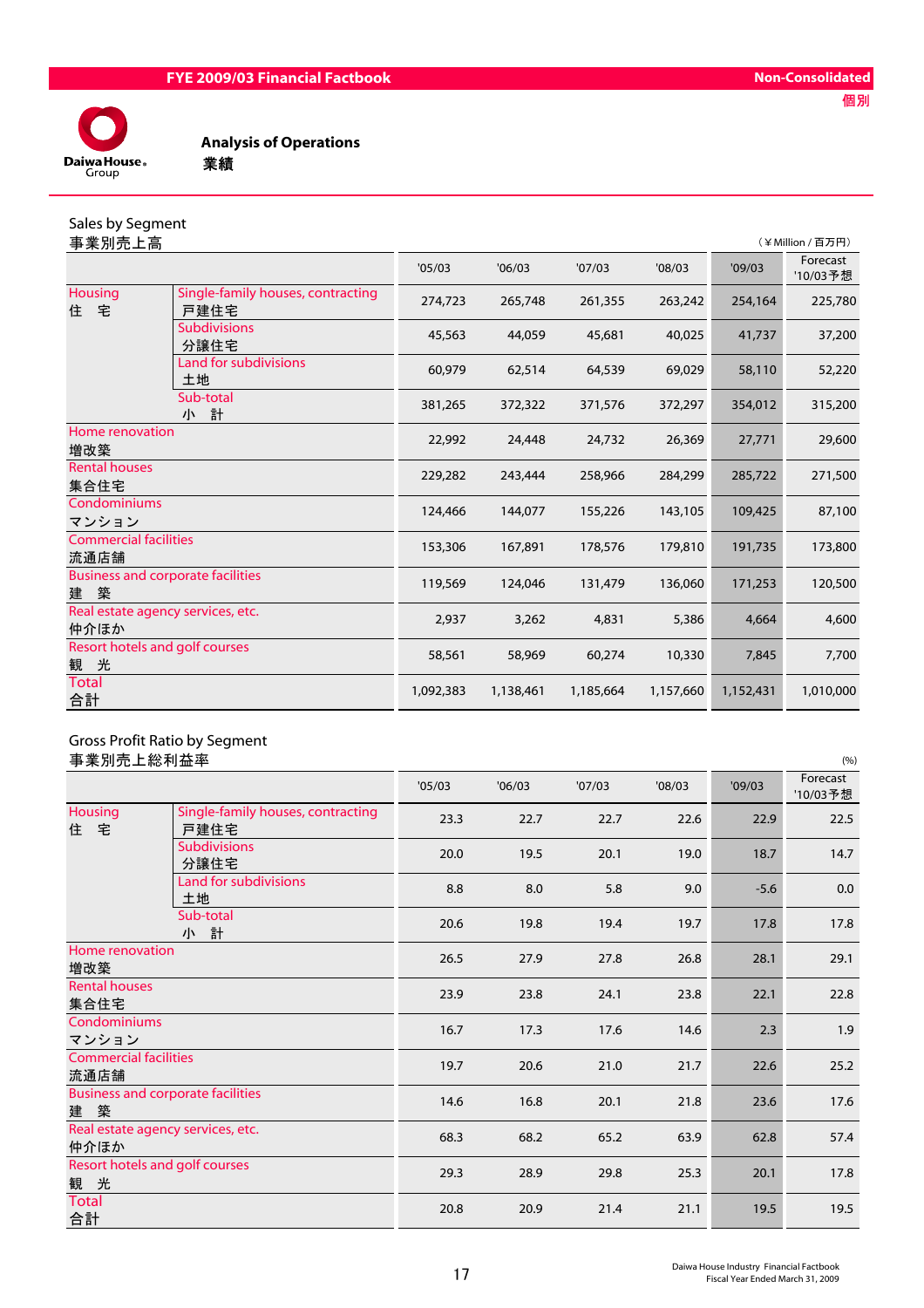

Analysis of Operations

# Orders Received by Segment  $\angle$  Sales by Segment 事業別受注高/売上高の状況 Orders received<br>受注意

| 受注高                                                |                                           |          |           |          |           | ( Units / 戸, ¥100 Million / 億円) |                       |
|----------------------------------------------------|-------------------------------------------|----------|-----------|----------|-----------|---------------------------------|-----------------------|
|                                                    |                                           | '08/03   |           |          | '09/03    |                                 | Forecast<br>'10/03 予想 |
|                                                    |                                           | Units/戸数 | Amount/金額 | Units/戸数 | Amount/金額 | Units/戸数                        | Amount/金額             |
| <b>Housing</b><br>宅<br>住                           | Single-family houses, contracting<br>戸建住宅 | 8,571    | 2,516     | 8,159    | 2,368     | 7,315                           | 2,101                 |
|                                                    | <b>Subdivisions</b><br>分譲住宅               | 1,753    | 416       | 1,689    | 408       | 1,535                           | 370                   |
|                                                    | Land for subdivisions<br>土地               |          | 684       |          | 591       |                                 | 500                   |
|                                                    | Sub-total<br>計<br>小                       | 10,324   | 3,617     | 9,848    | 3,367     | 8,850                           | 2,972                 |
| Home renovation<br>増改築                             |                                           |          | 267       |          | 273       |                                 | 300                   |
| <b>Rental houses</b><br>集合住宅                       |                                           | 28,515   | 2,848     | 27,665   | 2,494     | 25,500                          | 2,460                 |
| Condominiums<br>マンション                              |                                           | 3,669    | 1,261     | 3,094    | 916       | 2,900                           | 884                   |
| <b>Commercial facilities</b><br>流通店舗               |                                           |          | 1,829     |          | 1,913     |                                 | 1,674                 |
| <b>Business and corporate facilities</b><br>築<br>建 |                                           |          | 1,671     |          | 1,428     |                                 | 1,187                 |
| Real estate agency services, etc.<br>仲介ほか          |                                           |          | 53        |          | 46        |                                 | 46                    |
| Resort hotels and golf courses<br>光<br>観           |                                           |          | 103       |          | 78        |                                 | 77                    |
|                                                    | <b>Total</b><br>計<br>合                    | 42,508   | 11,654    | 40,607   | 10,519    | 37,250                          | 9,600                 |

#### Sales

| 売上高<br>( Units / 戸, ¥100 Million / 億円)             |                                           |          |           |          |           |                       |           |  |
|----------------------------------------------------|-------------------------------------------|----------|-----------|----------|-----------|-----------------------|-----------|--|
|                                                    |                                           | '08/03   |           | '09/03   |           | Forecast<br>'10/03 予想 |           |  |
|                                                    |                                           | Units/戸数 | Amount/金額 | Units/戸数 | Amount/金額 | Units/戸数              | Amount/金額 |  |
| Housing<br>住宅                                      | Single-family houses, contracting<br>戸建住宅 | 9,070    | 2,632     | 8,586    | 2,541     | 7,500                 | 2,257     |  |
|                                                    | <b>Subdivisions</b><br>分譲住宅               | 1,685    | 400       | 1,729    | 417       | 1,550                 | 372       |  |
|                                                    | Land for subdivisions<br>土地               |          | 690       |          | 581       |                       | 522       |  |
|                                                    | Sub-total<br>小計                           | 10,755   | 3,722     | 10,315   | 3,540     | 9,050                 | 3,152     |  |
| Home renovation<br>増改築                             |                                           |          | 263       |          | 277       |                       | 296       |  |
| <b>Rental houses</b><br>集合住宅                       |                                           | 29,021   | 2,842     | 29,413   | 2,857     | 27,700                | 2,715     |  |
| Condominiums<br>マンション                              |                                           | 4,253    | 1,431     | 3,511    | 1,094     | 2,850                 | 871       |  |
| <b>Commercial facilities</b><br>流通店舗               |                                           |          | 1,798     |          | 1,917     |                       | 1,738     |  |
| <b>Business and corporate facilities</b><br>築<br>建 |                                           |          | 1,360     |          | 1,712     |                       | 1,205     |  |
| Real estate agency services, etc.<br>仲介ほか          |                                           |          | 53        |          | 46        |                       | 46        |  |
| Resort hotels and golf courses<br>光<br>観           |                                           |          | 103       |          | 78        | -                     | 77        |  |
|                                                    | <b>Total</b><br>計<br>合                    | 44,029   | 11,576    | 43,239   | 11,524    | 39,600                | 10,100    |  |

Note: Amounts less than 100 million have been eliminated.

注)億円未満は切り捨てて表示しております。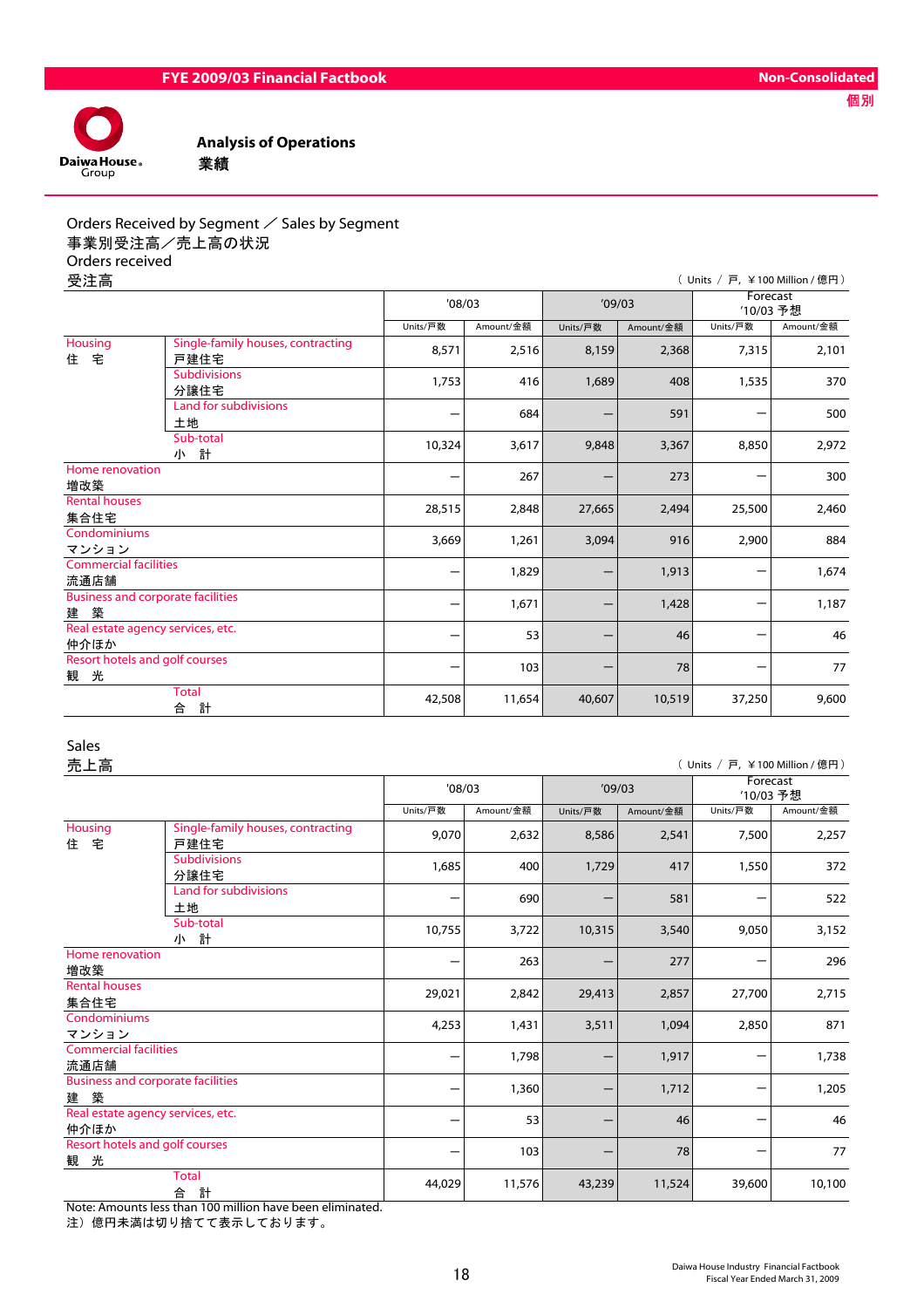

Residential Business

住宅事業

Order receipt channels ( Single-family houses and rental houses ) 受注経路(住宅+集合)



■Model house exhibitions 展示場 **□** Referral sale 紹介 Promotional campaigns キャンペーン □Other その他

Percentage of reconstruction

| 建替比率(建替+住替) |  |  |
|-------------|--|--|
|-------------|--|--|

| 建替比率(建替+住替)                          |        |        |        | (%)    |
|--------------------------------------|--------|--------|--------|--------|
|                                      | '06/03 | '07/03 | '08/03 | '09/03 |
| Percentage of reconstruction<br>建替比率 | 30     | 28     |        | 26     |

#### Model house exhibitions

住宅展示場

|                                                                                             |                         |     | '06/03  | '07/03  | '08/03  | '09/03 |
|---------------------------------------------------------------------------------------------|-------------------------|-----|---------|---------|---------|--------|
| Number of model house exhibitions<br>住宅展示場数                                                 |                         |     | 281     | 277     | 260     | 248    |
| Number of family groups visiting<br>住宅展示場来場者数 (組)                                           |                         |     | 136.406 | 107.704 | 102,218 | 96,616 |
| Average number of family group visits per single model house exhibition<br>1展示場当たり住宅展示場来場者数 | (組)                     |     | 485     | 389     | 393     | 390    |
| Number of MACHINAKA-xevo                                                                    | <b>Display homes</b>    | 完成済 | 26      | 45      | 48      | 82     |
| まちなかジーヴォ展示場数                                                                                | <b>Works in process</b> | 仕掛中 | 20      | 12      | 14      | 6      |

#### Average sales per unit / Average area per unit

平均売上金額 / 平均売上面積 (¥million / 百万円、㎡)

|   |                                        |            | '06/03    |            | '07/03    |            | '08/03    | '09/03     |           |
|---|----------------------------------------|------------|-----------|------------|-----------|------------|-----------|------------|-----------|
|   |                                        | Sales / 売上 | Area / 面積 | Sales / 売上 | Area / 面積 | Sales / 売上 | Area / 面積 | Sales / 売上 | Area / 面積 |
|   | Steel-frame<br>鉄骨                      | 27.7       | 145.0     | 27.9       | 140.0     | 28.8       | 138.6     | 29.7       | 136.0     |
|   | Wood-frame<br>木造                       | 27.8       | 137.3     | 29.8       | 137.5     | 32.0       | 136.9     | 28.8       | 134.6     |
| 戸 | Single-family houses, contracting<br>建 | 27.7       | 144.6     | 28.0       | 139.9     | 28.9       | 138.5     | 29.6       | 135.9     |
|   | Steel-frame<br>鉄骨                      | 22.8       | 124.7     | 23.4       | 124.9     | 23.7       | 123.4     | 24.4       | 121.6     |
|   | Wood-frame<br>木造                       | 22.2       | 123.0     | 22.9       | 118.0     | 23.9       | 120.8     | 22.3       | 122.3     |
| 分 | <b>Subdivisions</b><br>譲               | 22.7       | 124.4     | 23.4       | 124.1     | 23.8       | 123.2     | 24.1       | 121.7     |
|   | Steel-frame (low-rise)<br>低層           | 8.4        | 48.6      | 8.5        | 47.3      | 8.8        | 48.5      | 9.4        | 49.4      |
|   | Steel-frame (high and mid-rise)<br>中高層 | 11.6       | 72.4      | 12.7       | 57.6      | 17.7       | 71.7      | 11.6       | 82.3      |
|   | Wood-frame<br>木造                       | 8.1        | 54.0      | 8.1        | 50.8      | 8.3        | 51.5      | 9.5        | 60.8      |
| 集 | <b>Rental houses</b><br>合              | 8.7        | 50.8      | 8.8        | 48.2      | 9.7        | 50.8      | 9.7        | 53.2      |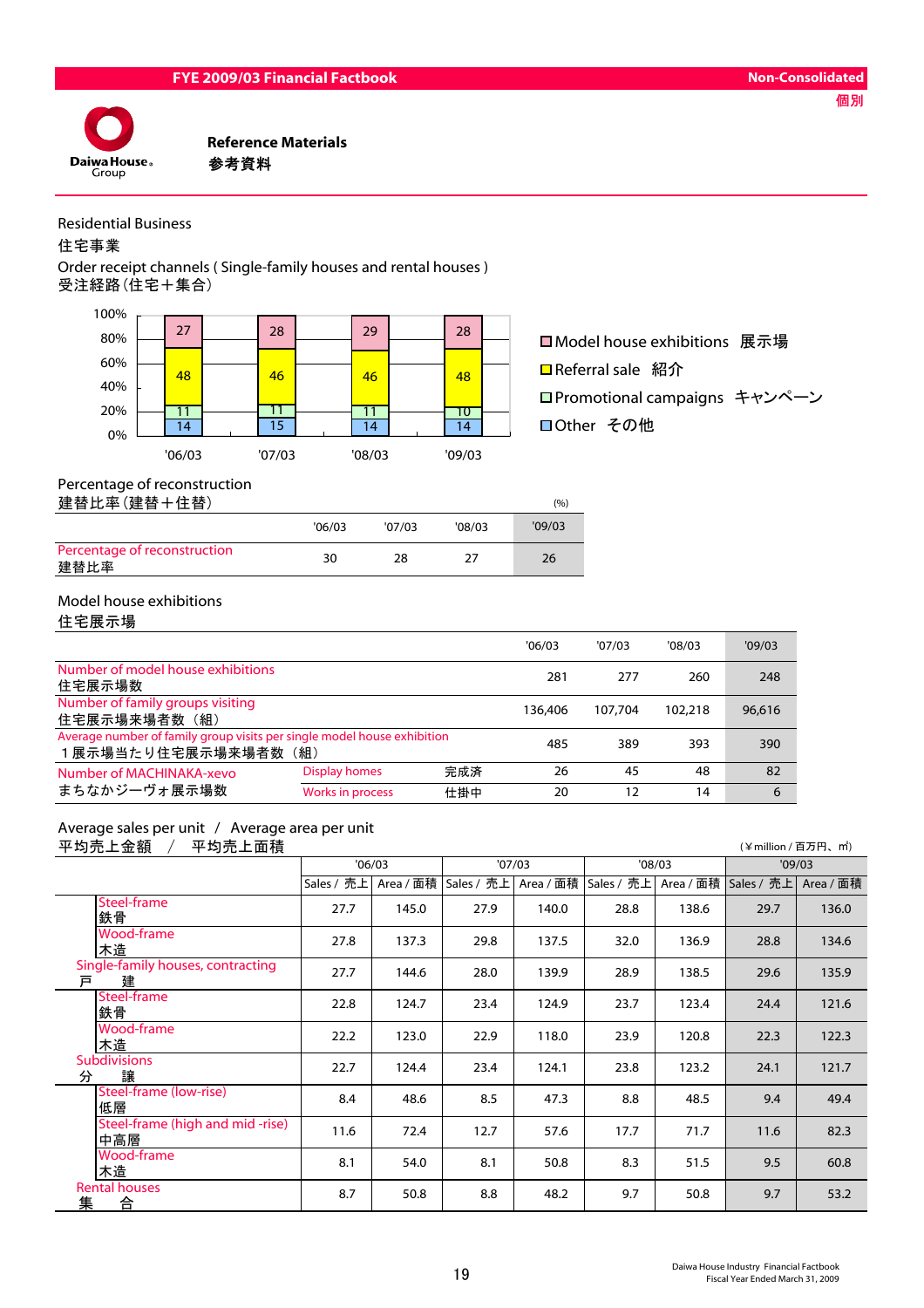



#### Condominiums Business

#### Sales

|               |        |       |             |              |                                 | million /                 |
|---------------|--------|-------|-------------|--------------|---------------------------------|---------------------------|
| Region        |        | Units | Floor space | Total amount | Average floor<br>space per unit | Average sales<br>per unit |
| Hokkaido      | '08/03 | 437   | 28,926      | 9,338        | 66.2                            | 21.4                      |
|               | '09/03 | 129   | 11,551      | 3,362        | 89.5                            | 26.0                      |
| <b>Tohoku</b> | '08/03 | 377   | 28,636      | 8,880        | 76.0                            | 23.6                      |
|               | '09/03 | 299   | 22,715      | 6,867        | 75.9                            | 22.9                      |
| Kanto         | '08/03 | 1,235 | 90,282      | 47,862       | 73.1                            | 38.8                      |
|               | '09/03 | 1,056 | 81,370      | 38,765       | 77.0                            | 36.7                      |
| Chubu         | '08/03 | 510   | 43,901      | 16,445       | 86.1                            | 32.2                      |
|               | '09/03 | 332   | 27,295      | 9,817        | 82.2                            | 29.5                      |
| <b>Kinki</b>  | '08/03 | 1,043 | 81,253      | 36,540       | 77.9                            | 35.0                      |
|               | '09/03 | 1,146 | 80,236      | 33,911       | 70.0                            | 29.5                      |
| Chugoku       | '08/03 | 128   | 10,010      | 3,237        | 78.2                            | 25.3                      |
|               | '09/03 | 91    | 7,232       | 2,437        | 79.4                            | 26.7                      |
| Kyushu        | '08/03 | 523   | 43,156      | 16,687       | 82.5                            | 31.9                      |
|               | '09/03 | 458   | 37,008      | 14,147       | 80.8                            | 30.8                      |
| <b>Total</b>  | '08/03 | 4,253 | 326,165     | 138,990      | 76.7                            | 32.7                      |
|               | '09/03 | 3,511 | 267,411     | 109,309      | 76.1                            | 31.1                      |

### Stock of completed construction

|               |        |       |                                       |             | $\left( \quad ,\right)$ | million /                       |
|---------------|--------|-------|---------------------------------------|-------------|-------------------------|---------------------------------|
| Region        |        |       | Units (of which, contracts concluded) | Floor space | Total amount            | Average floor<br>space per unit |
| Hokkaido      | '08/09 | 108   | 5                                     | 10,624      | 2,853                   | 98.4                            |
|               | '09/03 | 146   | 9                                     | 13,459      | 3,295                   | 92.1                            |
| <b>Tohoku</b> | '08/09 | 172   | $\overline{7}$                        | 13,262      | 4,125                   | 77.1                            |
|               | '09/03 | 167   | 13                                    | 12,916      | 3,173                   | 77.3                            |
| Kanto         | '08/09 | 470   | 49                                    | 40,381      | 16,253                  | 85.9                            |
|               | '09/03 | 341   | 58                                    | 28,441      | 11,074                  | 83.4                            |
| Chubu         | '08/09 | 146   | 14                                    | 12,594      | 3,781                   | 86.3                            |
|               | '09/03 | 86    | 9                                     | 7,511       | 2,206                   | 87.3                            |
| <b>Kinki</b>  | '08/09 | 423   | 19                                    | 31,432      | 8,612                   | 74.3                            |
|               | '09/03 | 283   | 110                                   | 22,887      | 8,482                   | 80.8                            |
| Chugoku       | '08/09 | 52    |                                       | 4,418       | 1,460                   | 85.0                            |
|               | '09/03 | 26    | 6                                     | 2,279       | 720                     | 87.6                            |
| Kyushu        | '08/09 | 140   | 12                                    | 11,754      | 3,774                   | 84.0                            |
|               | '09/03 | 143   | 11                                    | 12,136      | 4,109                   | 84.8                            |
| <b>Total</b>  | '08/09 | 1,511 | 106                                   | 124,465     | 40,858                  | 82.4                            |
|               | '09/03 | 1,192 | 216                                   | 99,633      | 33,059                  | 83.5                            |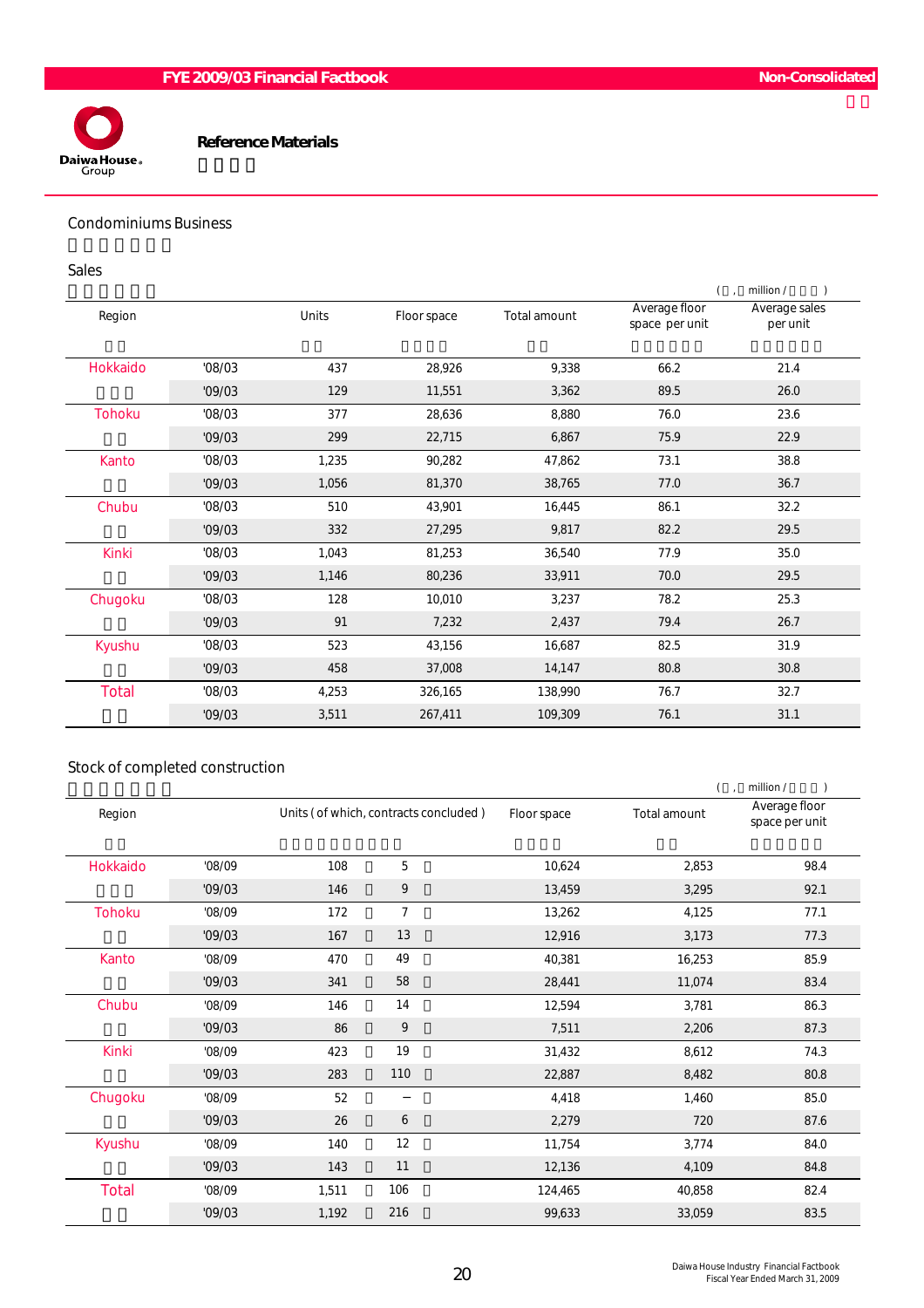

#### Condominiums Business

マンション事業

Main condominium projects completed in FYE 2009/03

2009年3月期主な完成物件

| Project name                                                             | Location              | Units   | Floors | Area per unit(m <sup>2</sup> ) | Price zone (¥10thousand) |  |
|--------------------------------------------------------------------------|-----------------------|---------|--------|--------------------------------|--------------------------|--|
| 物件名称                                                                     | 所在地                   | 戸数      | 階数     | 平均面積 (m <sup>2</sup> )         | 販売価格帯(万円)                |  |
| <b>TOKYO BLUE (Aquaterra), C area</b>                                    | <b>TOKYO</b>          | 395     |        |                                |                          |  |
| TOKYO BLUE (77777)<br>C街区<br>(Joint venture: Daiwa House 30%/共同事業:当社30%) | 東京都足立区                | (118.5) | 18     | 97.74                          | 7,800<br>$3,100 \sim$    |  |
| THE OMIYA TOWERS                                                         | <b>SAITAMA city</b>   | 238     | 22     | 73.23                          | $2,800 \sim 13,980$      |  |
| THE OMIYA TOWERS                                                         | さいたま市                 |         |        |                                |                          |  |
| D'Grafort lake town, II zone                                             | SAITAMA pref.         | 150     |        |                                |                          |  |
| D' グラフォート レイクタウン<br>Ⅱ工区<br>(Joint venture: Daiwa House 70%/共同事業: 当社70%)  | 埼玉県越谷市                | (105)   | 8      | 78.69                          | $3,100 \sim$<br>6,530    |  |
| D'Grafort OSAKA N.Y TOWER HIGOBASHI                                      | <b>OSAKA city</b>     | 329     | 46     | 68.40                          | $2,780 \sim 15,800$      |  |
| D' グラフォート大阪 N.Yタワー HIGOBASHI                                             | 大阪市西区                 |         |        |                                |                          |  |
| PREMIST izumifuchu                                                       | <b>IZUMI city</b>     | 323     | 13     | 73.71                          | $1,640 \sim$<br>3,720    |  |
| プレミスト和泉府中                                                                | 大阪府和泉市                |         |        |                                |                          |  |
| PREMIST hinenoekimae the fortage                                         | <b>IZUMISANO city</b> | 117     | 14     | 70.14                          | 3,690<br>$1,950 \sim$    |  |
| プレミスト日根野駅前 ザ・フォルテージ<br>大阪府泉佐野市                                           |                       |         |        |                                |                          |  |
| ↓ 10℃2争 17℃2争 14℃2争よ《タ1+末+半へ セ ロ 十 -ナ                                    |                       |         |        |                                |                          |  |

\* 18F建・17F建・14F建が各1棟ずつあります。

#### Main condominium projects to be completed by FYE 2010/03 2010年3月期主な完成予定物件

| Project name                                    | Location              | <b>Units</b> | <b>Floors</b> | Area per unit(m <sup>2</sup> ) | Price zone<br>(¥10thousand) | Scheduled<br>completion |
|-------------------------------------------------|-----------------------|--------------|---------------|--------------------------------|-----------------------------|-------------------------|
| 物件名称                                            | 所在地                   | 戸数           | 階数            | 平均面積(m <sup>2</sup> )          | 販売価格帯<br>(万円)               | 完成予定                    |
| <b>PREMIST chofu</b>                            | <b>CHOFU city</b>     | 112          | 10            | 58.79                          | $2,780 \sim$<br>6,920       | '09.9                   |
| プレミスト調布                                         | 東京都調布市                |              |               |                                |                             |                         |
| D'Grafort lake town, III zone                   | SAITAMA pref.         | 180          | 8             | 78.65                          |                             | '09.8                   |
| D' グラフォート レイクタウン<br>Ⅲ工区                         | 埼玉県越谷市                | (126)        |               |                                | 未定                          |                         |
| (Joint venture; Daiwa House 70%/共同事業: 当社70%)    |                       |              |               |                                |                             |                         |
| <b>PREMIST sato</b>                             | SHIZUOKA pref.        | 145          | 15            | 75.47                          | $2,720 \sim$<br>4,490       | '09.12                  |
| プレミスト佐藤                                         | 静岡県浜松市                |              |               |                                |                             |                         |
| <b>PREMIST minamisenri</b>                      | <b>SUITA city</b>     | 176          | 13            | 76.78                          | $2,680 \sim$<br>7,390       | '10.3                   |
| プレミスト南千里                                        | 大阪府吹田市                |              |               |                                |                             |                         |
| PREMIST moriguchi umezono                       | <b>MORIGUCHI city</b> |              | 15            | 76.28                          | $2,570 \sim$<br>6,450       | '09.6'                  |
| プレミスト守口梅園                                       | 大阪府守口市                | 179          |               |                                |                             |                         |
| <b>URTORE</b> mihama                            | OKINAWA pref.         | 421          | 19            | 78.08                          | $2,480 \sim$<br>7,940       | '10.3                   |
| アルトゥーレ美浜                                        | 沖縄県中頭郡                | (147.35)     |               |                                |                             |                         |
| (Joint venture; Daiwa House 35 % / 共同事業: 当社35%) |                       |              |               |                                |                             |                         |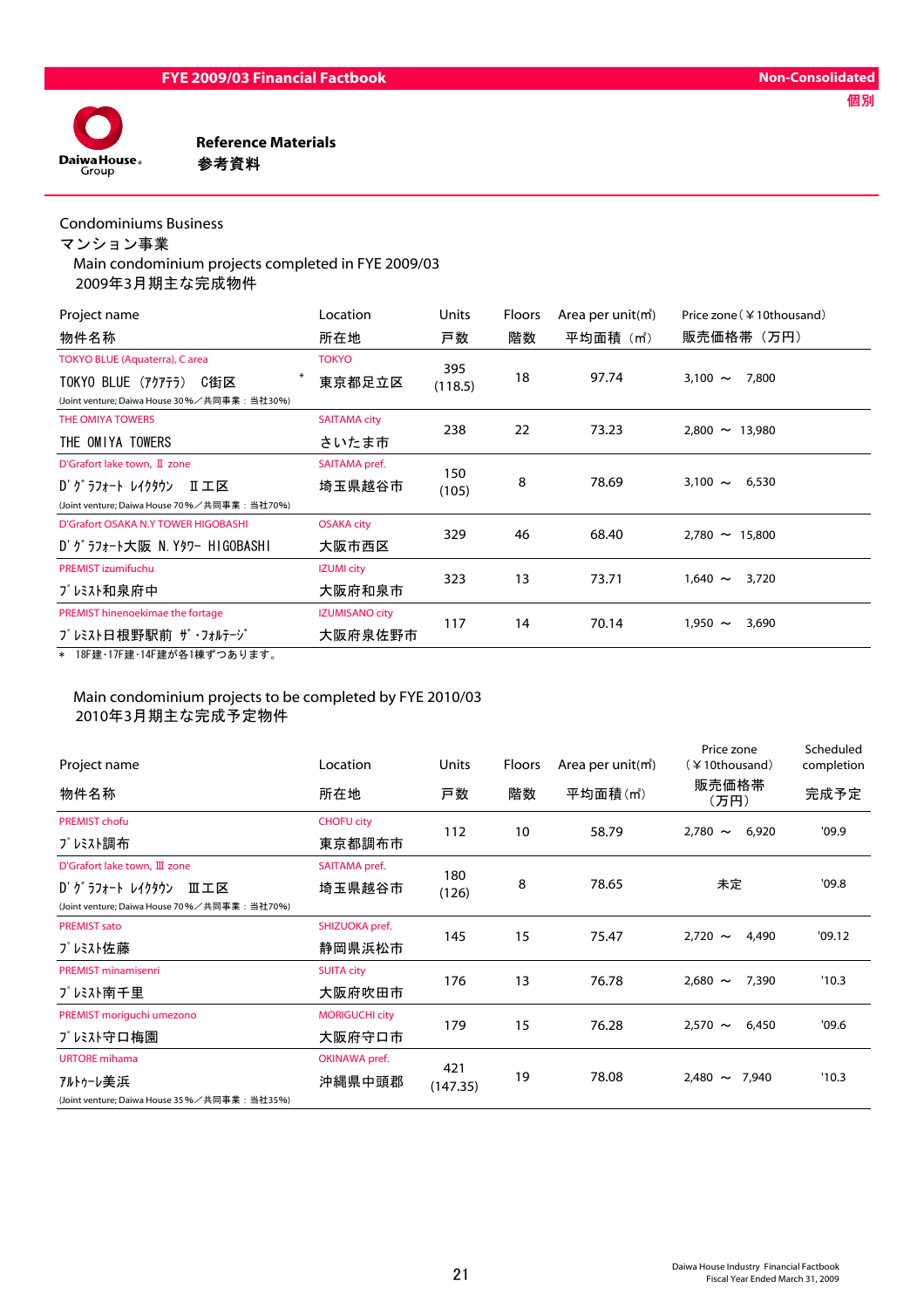

#### Main Projects

【Construction 請負事業】

大型プロジェクト Main projects completed in FYE 2009/03 2009年3月期主な完成物件

| Rental housing<br>賃貸用マンション<br>物件名称           | Location<br>所在地                 | Units<br>戸数                                   | Floors<br>階数 | Site area<br>土地面積<br>(m <sup>2</sup> ) | Living space<br>住戸面積<br>(m <sup>3</sup> ) | Start<br>着工 | Completion<br>完成 |
|----------------------------------------------|---------------------------------|-----------------------------------------------|--------------|----------------------------------------|-------------------------------------------|-------------|------------------|
| 芝浦アイランド                                      | <b>TOKYO</b><br>東京都港区           | 158                                           | 9            | 13,846                                 | $18.90 \sim 63.08$                        | 2007.6      | 2008.9           |
| ロイヤルKJ                                       | <b>TOKYO</b><br>東京都足立区          | 114                                           | 14           | 2,777                                  | $30.31 - 87.94$                           | 2007.5      | 2008.12          |
| Commercial facilities<br>商業施設<br>物件名称        | Location<br>所在地                 | Total floor area<br>延床面積<br>(m <sup>2</sup> ) |              | Site area<br>土地面積<br>(m <sup>2</sup> ) |                                           | Start<br>着工 | Completion<br>完成 |
| ロックタウン周南                                     | YAMAGUCHI pref.<br>山口県周南市       | 24,966                                        |              | 97,462                                 |                                           | 2007.11     | 2008.6           |
| ロックタウン山梨中央                                   | YAMANASHI pref.<br>山梨県中央区       | 34,016                                        |              | 75,276                                 |                                           | 2007.11     | 2008.6           |
| Logistics facilities<br>物流施設<br>物件名称         | Location<br>所在地                 | Total floor area<br>延床面積<br>(m <sup>2</sup> ) |              | Site area<br>土地面積<br>(m <sup>2</sup> ) |                                           | Start<br>着工 | Completion<br>完成 |
| D プロジェクト茨城土浦                                 | <b>IBARAKI</b> pref.<br>茨城県土浦市  | 18,512                                        |              | 18,181                                 |                                           | 2008.8      | 2009.3           |
| 【Development 開発事業】                           |                                 |                                               |              |                                        |                                           |             |                  |
| <b>ORental housing</b><br>賃貸用マンション<br>物件名称   | Location<br>所在地                 | Units<br>戸数                                   | Floors<br>階数 | Site area<br>土地面積<br>(m <sup>2</sup> ) | Living space<br>住戸面積<br>(m <sup>3</sup> ) | Start<br>着工 | Completion<br>完成 |
| パシフィックロイヤルコート<br>みなとみらいアーバンタワー               | YOKOHAMA city<br>横浜市西区          | 415                                           | 29           | 4,990                                  | $38.98 \sim 147.42$                       | 2006.3      | 2008.6           |
| ロイヤルパークスタワー南千住                               | <b>TOKYO</b><br>東京都荒川区          | 555                                           | 39           | 8,738                                  | 37.14~170.26                              | 2005.7      | 2008.5           |
| ロイヤルパークス西新井 I                                | <b>TOKYO</b><br>東京都足立区          | 432                                           | 14           | 13,307                                 | $43.05 \sim 187.35$                       | 2006.1      | 2008.10          |
| Commercial facilities<br>商業施設<br>物件名称        | Location<br>所在地                 | Total floor area<br>延床面積<br>(m <sup>2</sup> ) |              | Site area<br>土地面積<br>(m <sup>2</sup> ) |                                           | Start<br>着工 | Completion<br>完成 |
| つくばショッピングセンター                                | <b>IBARAKI</b> pref.<br>茨城県つくば市 | 125,200                                       |              | 145,385                                |                                           | 2007.11     | 2008.10          |
| 東札幌ショッピングセンター                                | <b>SAPPORO city</b><br>北海道札幌市   | 59,000                                        |              | 28,700                                 |                                           | 2007.12     | 2008.11          |
| フォレオ大津一里山                                    | SHIGA pref.<br>滋賀県大津市           | 65,400                                        |              | 59,234                                 |                                           | 2007.11     | 2008.11          |
| <b>OLogistics facilities</b><br>物流施設<br>物件名称 | Location<br>所在地                 | Total floor area<br>延床面積<br>(m <sup>2</sup> ) |              | Site area<br>土地面積<br>(m <sup>2</sup> ) |                                           | Start<br>着工 | Completion<br>完成 |
| Dプロジェクト浦安D棟                                  | CHIBA pref.<br>千葉県浦安市           | 73,211                                        |              | 35,875                                 |                                           | 2007.4      | 2008.6           |
| Dプロジェクトハ王子                                   | <b>TOKYO</b><br>東京都八王子市         | 69,112                                        |              | 45,277                                 |                                           | 2007.9      | 2008.12          |
| Dプロジェクト東松山                                   | SAITAMA pref.<br>埼玉県東松山市        | 19,110                                        |              | 9,660                                  |                                           | 2007.12     | 2008.9           |
| 新三郷物流センター                                    | SAITAMA pref.<br>埼玉県三郷市         | 53,927                                        |              | 27,930                                 |                                           | 2007.12     | 2008.11          |
| 港区福崎プロジェクト                                   | <b>OSAKA</b><br>大阪市港区           | 28,579                                        |              | 18,978                                 |                                           | 2007.12     | 2008.6           |
| ● Production facilities<br>生産施設<br>物件名称      | Location<br>所在地                 | Total floor area<br>延床面積<br>(m <sup>2</sup> ) |              | Site area<br>土地面積<br>(m <sup>2</sup> ) |                                           | Start<br>着工 | Completion<br>完成 |
| 富士御殿場工業団地プロジェクトS                             | SHIZUOKA pref.<br>静岡県御殿場市       | 22,977                                        |              | 70,554                                 |                                           | 2008.4      | 2008.10          |